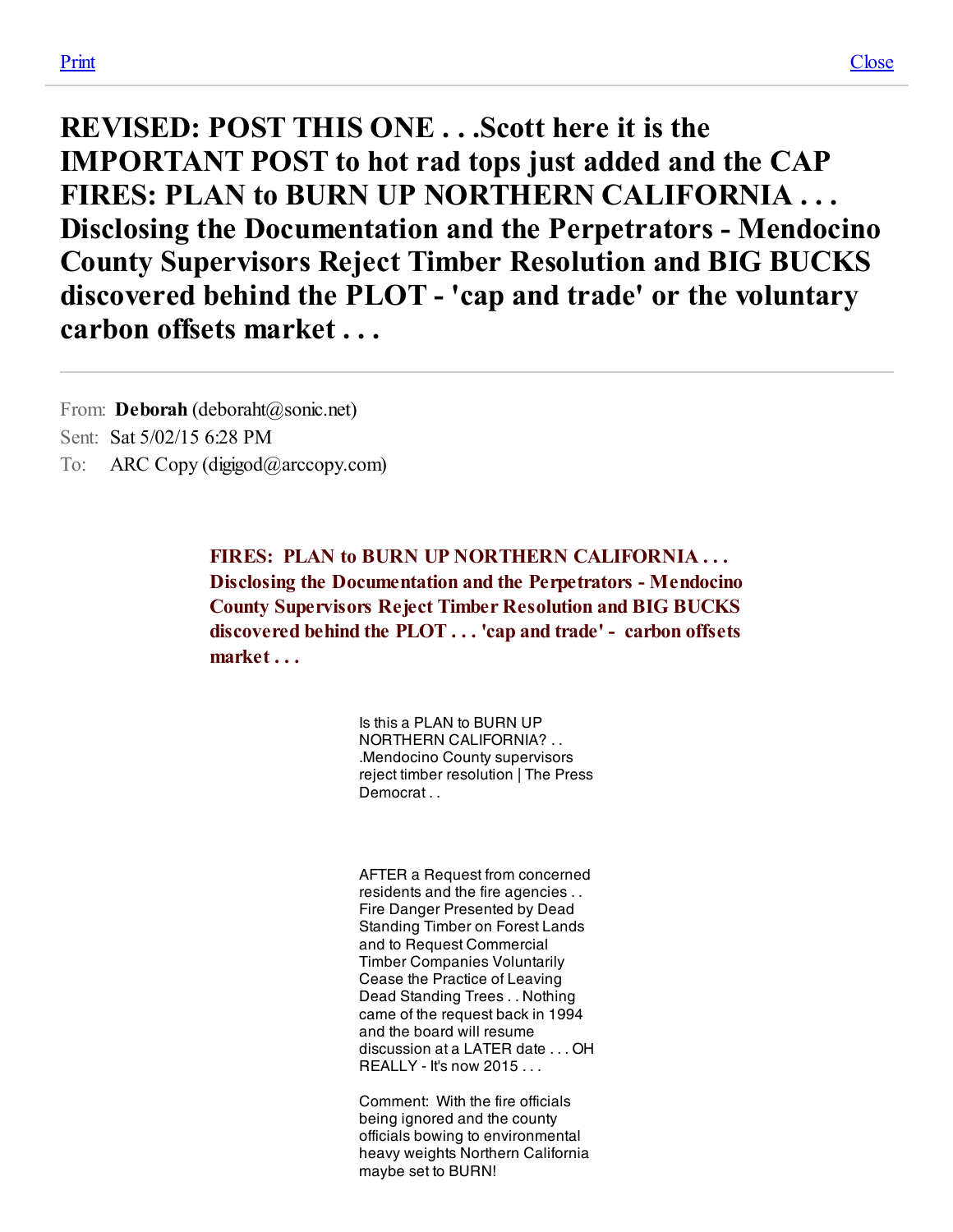The environmental agenda to "protect" the forests seems to trump concerns of potential effected community residents and fire officials about the real dangers they face with unregulated timber practices. . We know this is yet another method to remove people from the rural areas - burn'em out!

With the illusion of scarce water supplies we are likely to witness the inability for fire-crews to access needed water for the anticipated upcoming fire season in 2015. Never mind the slashing into the bark of the tan oak trees and squirting the gashes with poison to kill the trees and then leaving the trees to die while the toxic herbicides degrade into the soil. Never mind the crazy plans that make NO sense at all while fire officials and residents plead with county officials to STOP the tree poisoning of about one million trees per year, and leaving the trees to deteriorate over many years. This unregulated practice is adding to increased combustibles of the dying trees - to create the perfect fire storms with plausible deniability. When we look into the Mendocino Redwood Company, who is poisoning the trees and leaving them to rot, we find that the Fisher Family of San Francisco, who started the GAP Stores, is behind this scheme. The Fisher family is the majority stakeholders of the Mendocino and Humboldt Redwood companies, which own about 222,000 acres of forest in Mendocino County, 7,000 acres in Sonoma County and more than 209,000 acres in

Humboldt County. Both companies were created

— the first in 1998, the second in 2008 — to purchase and manage timberland that had been heavily cut under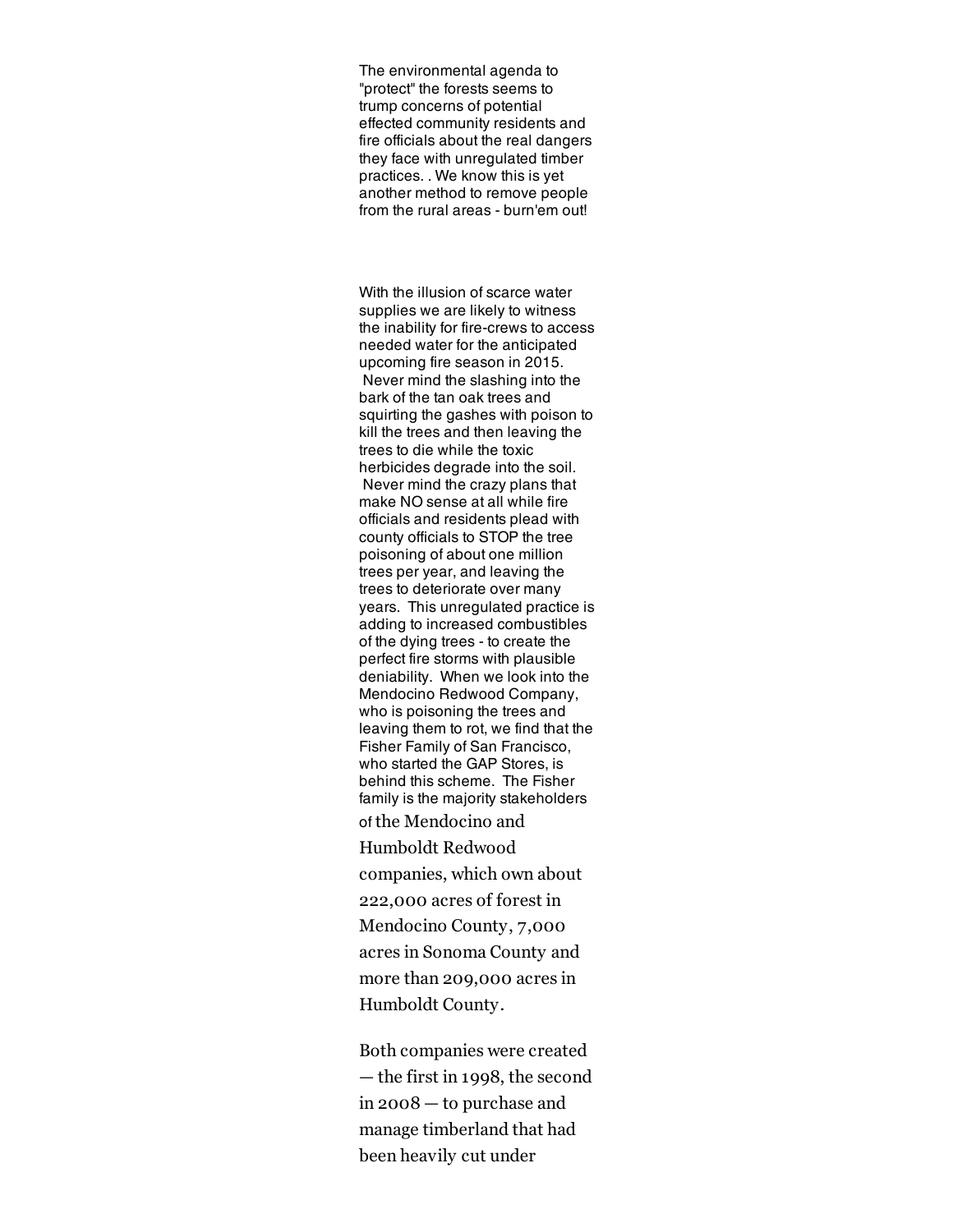previous ownerships. The Fisher family, founders of the Gap clothing stores, are majority stakeholders in the companies.

The company has used 4,920 gallons of herbicide to treat trees and brush scattered across 24,242 acres since March 2012, according to the county Agricultural Commissioner's Office, which registers herbicide use. The number of trees poisoned is not tracked but Williams has estimated it at about 1 million a year, based on the amount of herbicides used. The Fisher Family along with Hewlett contribute millions and millions annually to climate change policies that are based upon FRAUDULENT science that is creating new markets to fleece the global populations. . Now the Fisher Family is responsible for poisoning a million plus oak trees in Northern California despite the pleas of the fire protection services and residents living in the area . . .

What we are engaged in is Attrition Warfare - as described in the NASA War Plan on page 110 on [www.StopTheCrime.net](http://www.stopthecrime.net/) NOTE: Attrition Warfare is a Scientific Warfare which seeks victory through the cumulative destruction of the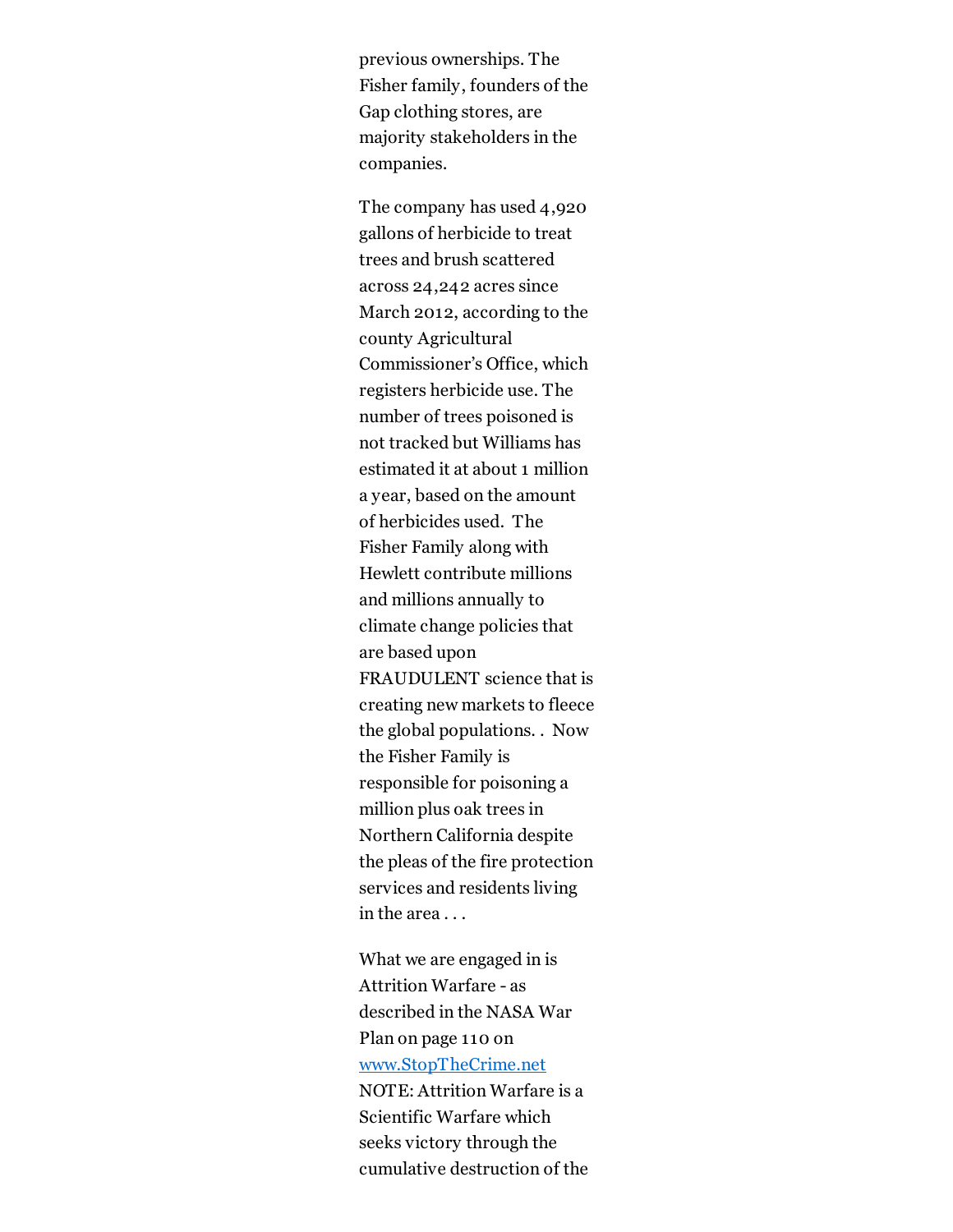enemy's material assets by superior technologies and corporate policies, which in this instance of killing trees and allowing them to decay are climate and environmental polices based upon falsified corrupt corporate science. Attrition Warfare is a continuation of creeping environmental politics with the admixture of other means. Those other means include bribery, corruption, assassination, fermenting rebellions, hostage taking and the use of invented science accompanied by forcing policies based on the goal of covertly "taking" rural properties that are deemed as unsustainable and sprawl . . .

Below you will find all the source documentation that confirms this looming fire tragedy. . Please read the very end of this information which will show the types of herbicides used and comments from the people that attended the Mendocino Board of Supervisors meeting and noted the people were NOT being listened to. . .

Mendocino County supervisors reject timber resolution | The Press

\_\_\_\_\_\_\_\_\_\_\_\_\_\_\_\_\_\_\_\_\_\_\_\_\_\_\_ \_\_\_\_\_\_\_\_\_\_\_\_\_\_\_\_\_\_\_\_\_\_\_\_\_\_\_

\_\_\_\_\_\_\_\_\_\_\_\_\_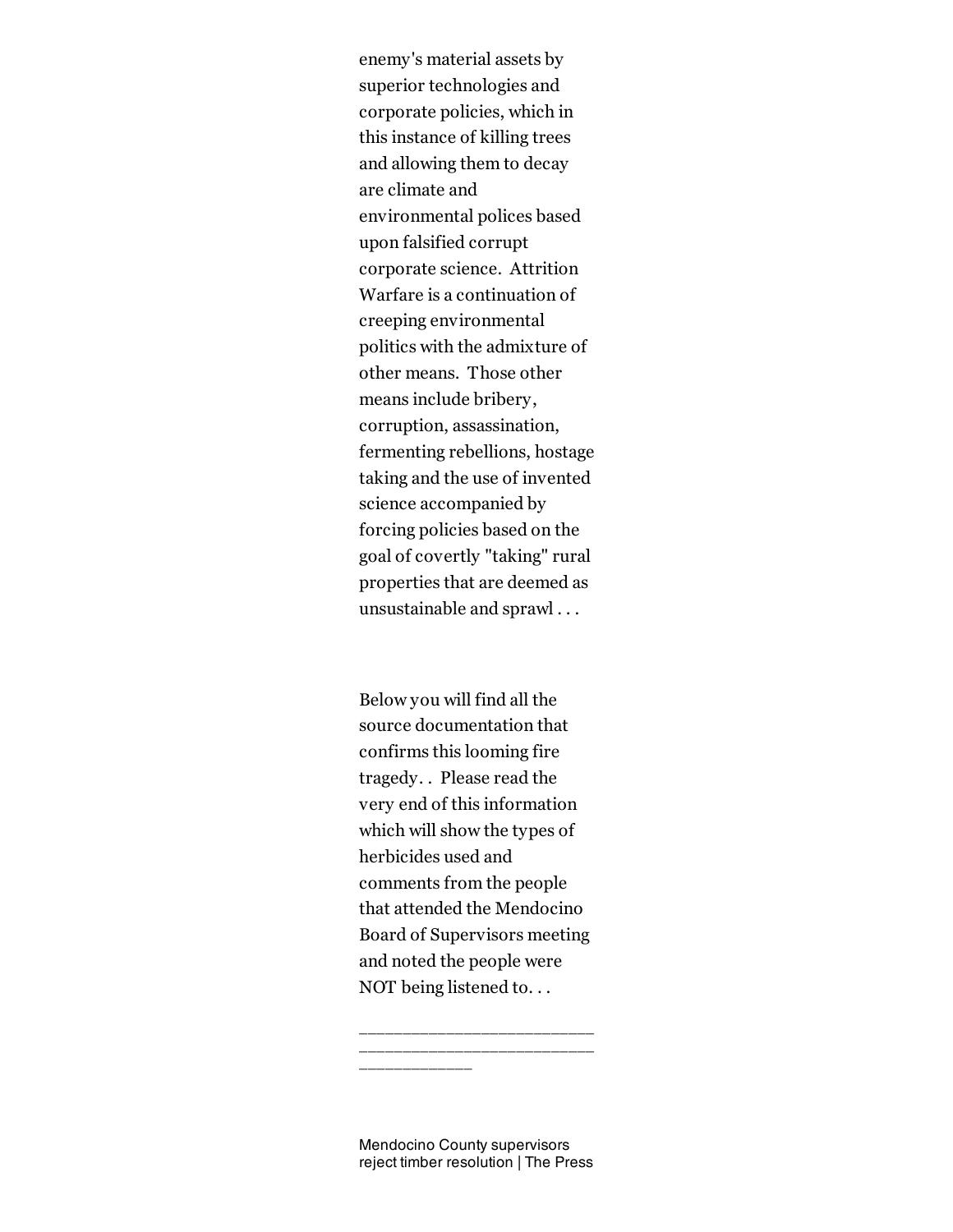Democrat . . . [http://www.pressdemocrat.co](http://www.pressdemocrat.com/news/3829896-181/mendocino-county-supervisors-reject-timber?page=2) m/news/3829896 181/mendocino-countysupervisors-reject-timber? page=2

The controversy over poisoning trees on commercial timberland has spiked in recent months, but it's not new.

At the urging of constituents in 1994, county supervisors adopted a resolution that contended that leaving dead trees standing in forests was a fire danger and asked the Board of Forestry to put a halt to the practice, recalled Supervisor Dan Hamburg, who proposed the more recent resolution.

\_\_\_\_\_\_\_\_\_\_\_\_\_\_\_\_\_\_\_\_\_ \_\_\_\_\_\_\_\_\_\_\_\_\_\_\_\_\_\_\_\_\_ \_\_\_\_\_\_\_\_\_\_\_\_\_\_\_\_\_\_\_\_\_

Fire officials decry timber management procedure as unsafe- poison by hack and squirt method to slow kill the oak trees, and those poisoning the trees are named . .

[http://www.pressdemocrat.com/ne](http://www.pressdemocrat.com/news/3779680-181/fire-officials-decry-timber-management) ws/3779680-181/fire-officialsdecry-timber-management

#### Excerpt:

 $\overline{\phantom{a}}$   $\overline{\phantom{a}}$ 

The hack and squirt method, slices on the tree then injected with poison, creates a face in an area adjacent to residential private property near Comptche Friday April 17, 2015, oak trees were poisoned on Mendocino Redwood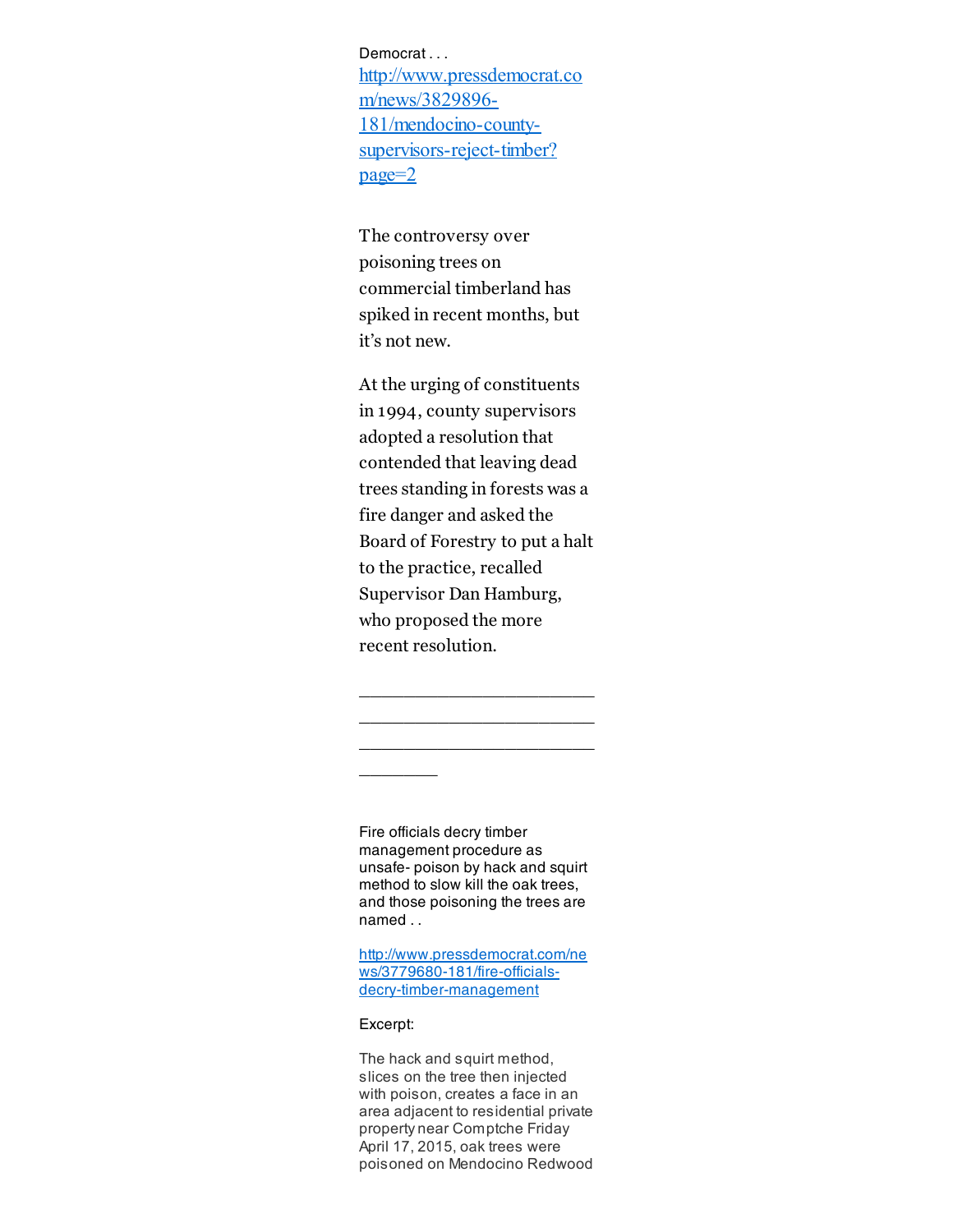Company owned land, to help the reestablish of redwood trees. Residents say the canopy is not healing and that the slash left by the downed trees creates a severe fire threat. (Kent Porter / Press Democrat) 2015

Killing the tanoaks and other brush gives the commercially valuable conifers — redwoods and Douglas fir — a chance to compete for light and water, said Jani, who heads both the Mendocino and Humboldt Redwood companies, which own about 222,000 acres of forest in Mendocino County, 7,000 acres in Sonoma County and more than 209,000 acres in Humboldt County.

Both companies were created — the first in 1998, the second in 2008 — to purchase and manage timberland that had been heavily cut under previous ownerships. The Fisher family, founders of the Gap clothing stores, are majority stakeholders in the companies.

The company has used 4,920 gallons of herbicide to treat trees and brush scattered across 24,242 acres since March 2012, according to the county Agricultural Commissioner's Office, which registers herbicide use. The number of trees poisoned is not tracked but Fire Chief Williams has estimated it at about 1 million a year, based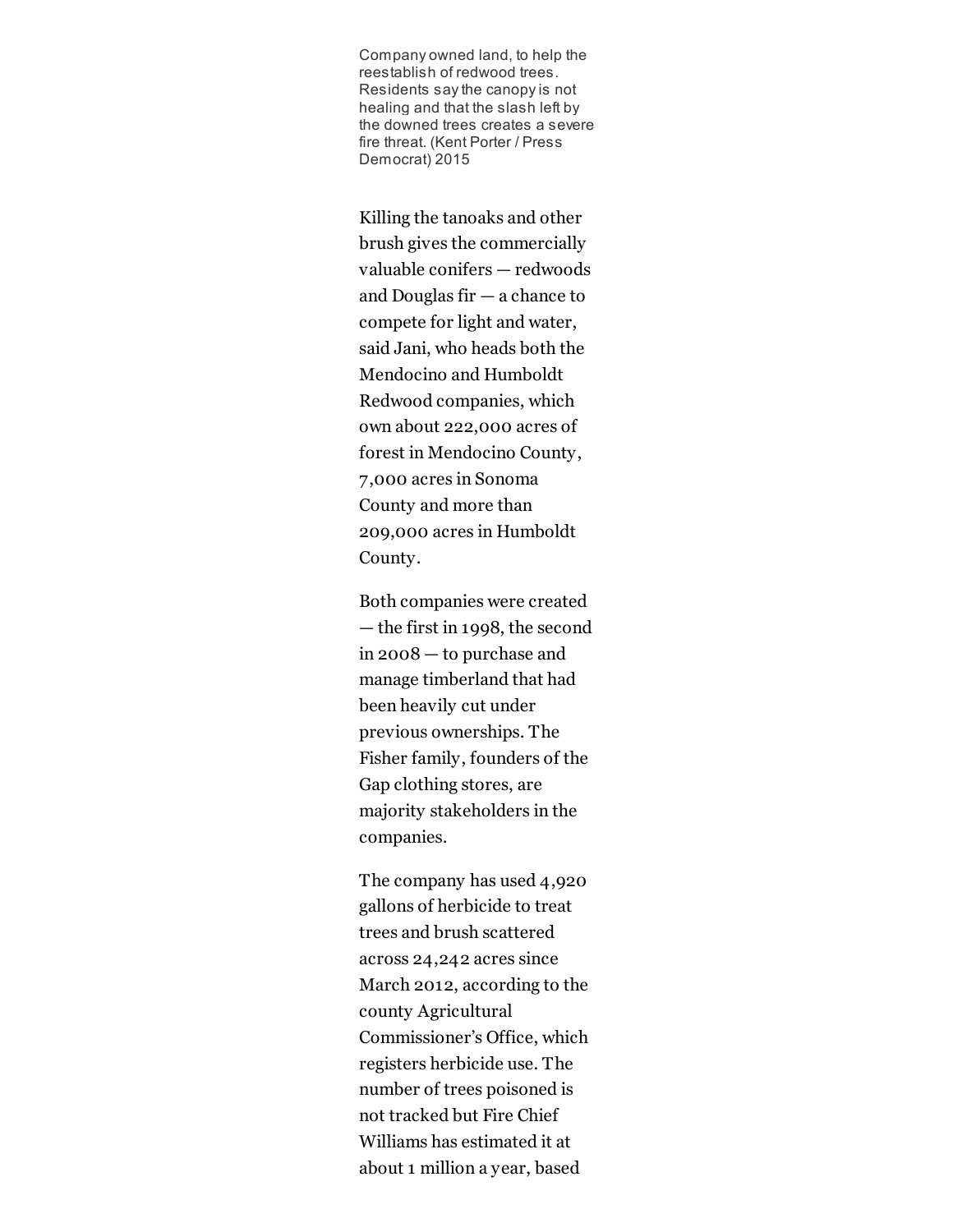on the amount of herbicides used.

The debate heated up further this year after Williams and his board began raising concerns about the fire danger in dried-out forests.

 $# # # (Cal Fire is passive) Cal$ Fire too has expressed concern over volatile forest conditions. In anticipation of a severe fire season, the state agency has increased its staffing and is warning residents to clear debris from around their homes, something Williams finds ironic in light of what he sees as Cal Fire's passive reaction to the added fuel load from chemically killed trees.

Williams' board would like the dead trees removed but has been told it's too expensive and that it's better for the environment to leave decayed material on the ground.

Williams suggests that "Mendocino Redwood Company" could save money by removing the trees at the same time they're harvesting conifers for commercial uses.

He said he will be happy if future studies show the practice does not increase forest fire hazards, but his experience as a firefighter and other studies tell him otherwise.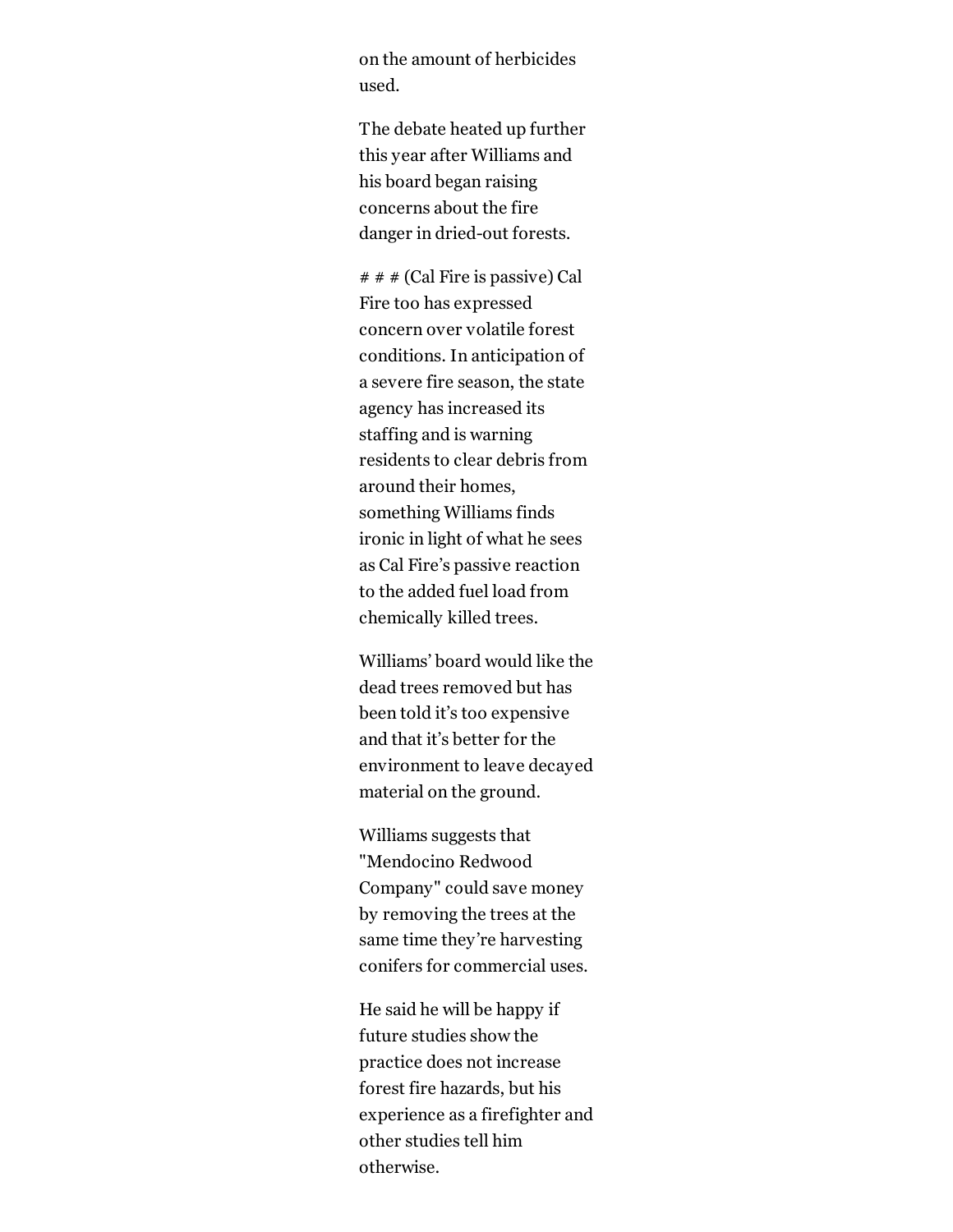The Mendocino County Board of Supervisors is expected to take up the issue at 1:30 p.m. Tuesday.

Who Poisons the Tan Oaks: Mendocino Redwood Company (MRC): Same Old Same Old | Anderson Valley Advertiser - Who Poisons the Oaks?

#### <http://theava.com/archives/35507>

And there were scattered complaints when MRC sprayed the garlon-like herbicide, imazapr, on junk trees, a hard-labor practice carried out, predictably, by immigrant Mexican crews not resident in Mendocino County. Of course poisoning unwanted swathes of forest is faster and cheaper than having crews cut the unmarketable trees down and remove them. But the chemical practice imperils water supplies, nearby streams, the workers applying it, and creates a fire hazard with acres of poisoned, dead trees waiting to fall in already drought-dry forests.

> \_\_\_\_\_\_\_\_\_\_\_\_\_\_\_\_\_\_\_\_\_\_\_\_\_\_\_ \_\_\_\_\_\_\_\_\_\_\_\_\_\_\_\_\_\_\_\_\_\_\_\_\_\_\_ \_\_\_\_\_\_\_\_\_\_\_\_\_\_\_\_\_\_\_\_\_\_\_\_\_\_\_ \_\_\_\_\_\_\_\_\_\_

Fisher Philanthropy: The Three Gap Heirs Are Giving Away a Fortune - Inside Philanthropy: Fundraising Intelligence - Inside Philanthropy . . .

[http://www.insidephilanthropy.com/](http://www.insidephilanthropy.com/home/2014/9/17/fisher-philanthropy-the-three-gap-heirs-are-giving-away-a-fo.html) home/2014/9/17/fisherphilanthropy-the-three-gap-heirsare-giving-away-a-fo.html EXCERPT:

He and wife Randi Fisher cofounded the Pisces Foundation, a funder giving about \$8.5 million annually to environmental causes. Fisher's and Pisces' main issue is water resources, and during his run on the board he cofounded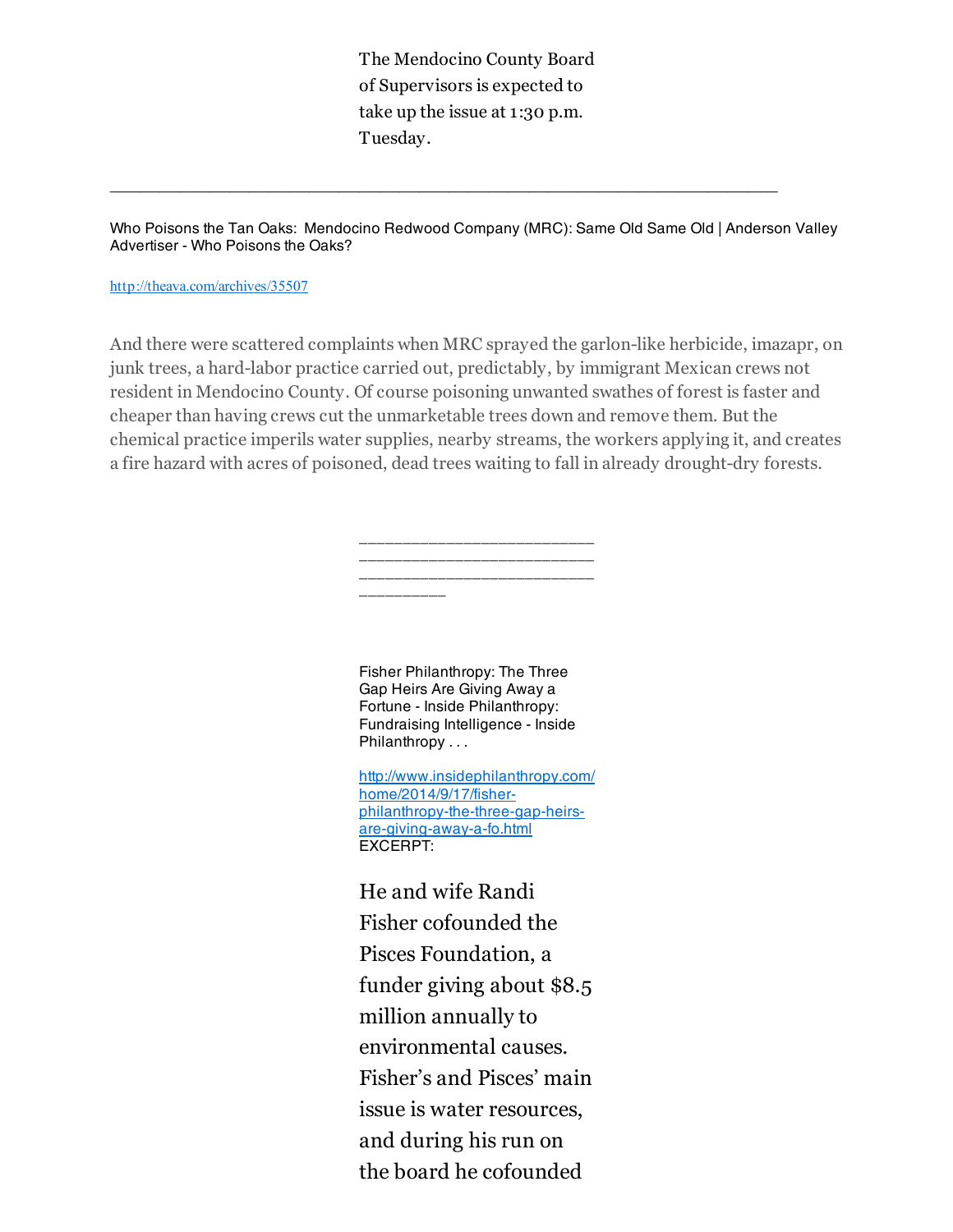the NRDC's national water program. He also cofounded the California Water Foundation, which works to strengthen the state's resources. Pisces also gives through two other programs, Climate & Energy, and Environmental Education.

# Related: Pisces [Foundation:](http://www.insidephilanthropy.com/marine-conservation-grants/pisces-foundation-grants-for-marine-rivers.html) Grants for Marine & Rivers

FISHER Family is the Pisces Foundation: Grants for Climate & Energy - Fundraising for Climate Change | Grants - Inside Philanthropy . . .

[http://www.insidephilanthropy.com/fundraisi](http://www.insidephilanthropy.com/fundraising-for-climate-change/pisces-foundation-grants-for-climate-energy.html) ng-for-climate-change/pisces-foundationgrants-for-climate-energy.html

The Climate & Energy program's stated strategy is to go after one particular category of emissions, so-called "short-lived climate" pollutants," comprising black carbon, methane, HFCs, and ground-level ozone. These are the elements that stay in the atmosphere for a relatively short amount of time, but are the worst contributors to "human-caused" global warming after CO2. They also have harmful effects on human health and agriculture.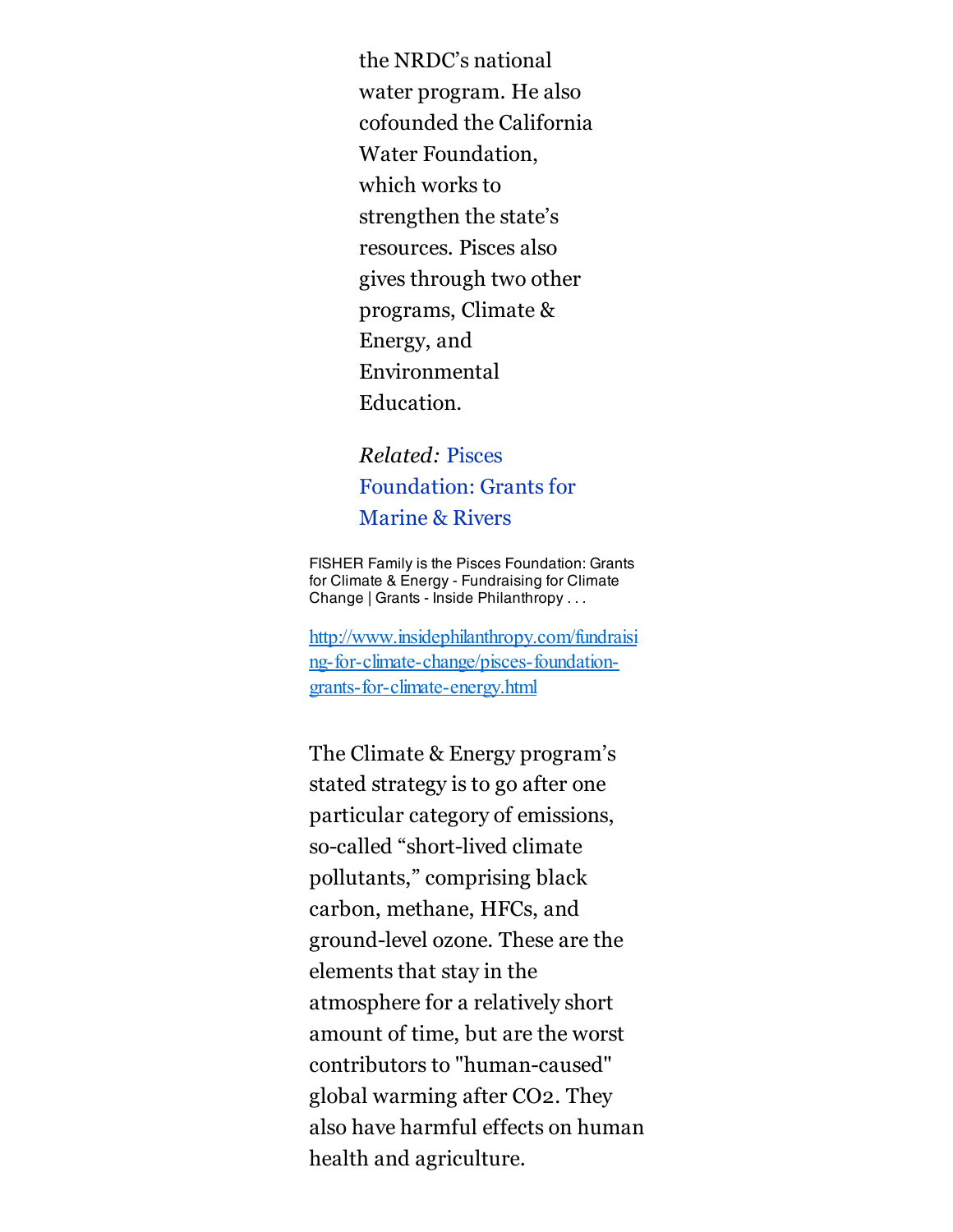Each program has a few large grantees, and for the climate program, the main group is the Energy Foundation, which receives \$500,000 to \$750,000 in annual funding. This is one of the largest programmatic and philanthropic presences working in climate change today, spearheaded by the Hewlett Foundation and backed by the largest climate funders in the country. The organization acts as a conduit for hundreds of grants in this arena, and works on every major component of the problem, including buildings, power, transportation, and public outreach.

The following is copied from the Mendocino County Board of Supervisors Meeting Agenda held 4/21/15

\_\_\_\_\_\_\_\_\_\_\_\_\_\_\_\_\_\_\_\_\_\_\_\_\_\_\_ \_\_\_\_\_\_\_\_\_\_\_\_\_\_\_\_\_\_\_\_\_\_\_\_\_\_\_

\_\_\_\_\_\_\_\_\_\_\_\_\_

CARREBROWN 1st District Supervisor Chair

CARMELJ. ANGELO Chief Executive Officer/ Clerk of the Board

TOM WOODHOUSE3rd District Supervisor

DAN GJERDE DAN HAMBURG4th District Supervisor 5th District Supervisor

Vice-Chair

DOUGLAS L. LOSAK InterimCounty Counsel

JOHN MCCOWEN 2nd District Supervisor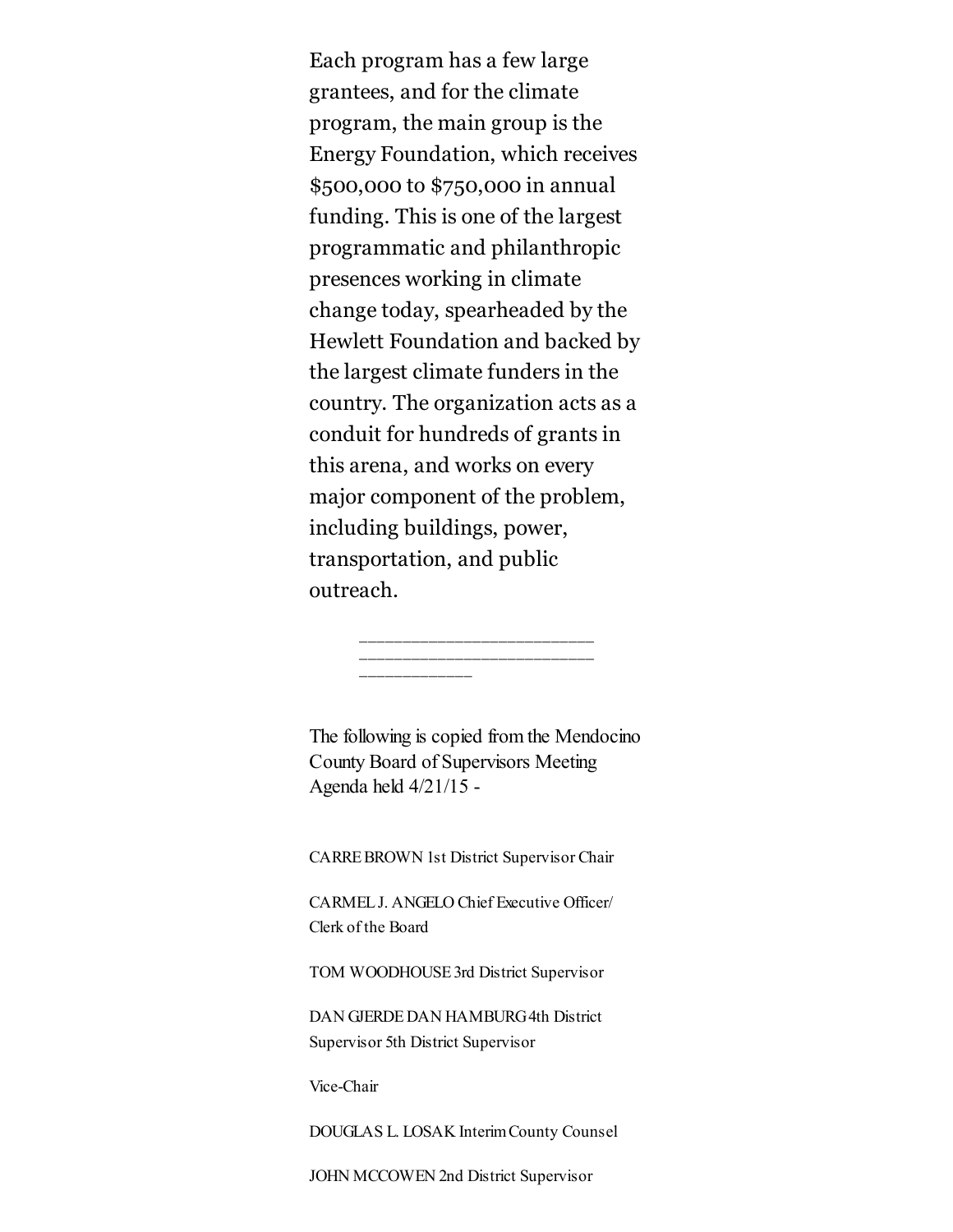COUNTY ADMINISTRATION CENTER 501 Low Gap Road, Room1010 Ukiah, CA 95482  $(707)$  463-4441 Fax(707) 463-5649 [cob@co.mendocino.ca.us](mailto:cob@co.mendocino.ca.us)

# MENDOCINO COUNTY BOARD OF SUPERVISORS AGENDA

REGULAR MEETING APRIL 21, 2015 – 9:00 AM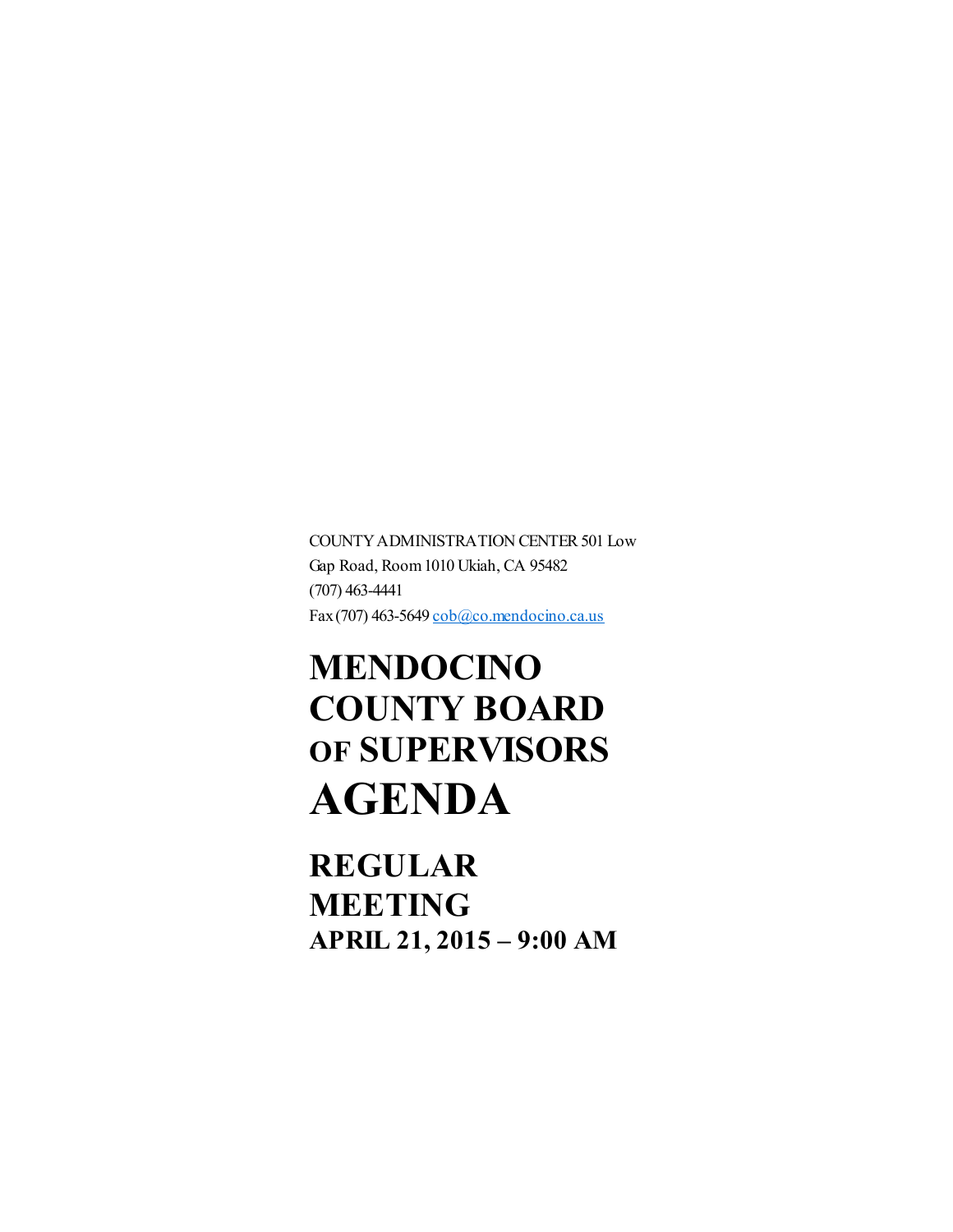# MENDOCINO COUNTY BOARD OF SUPERVISORS BOARD AGENDA #\_\_\_\_ *ONLINE AGENDA SUMMARY*

Arrangements for public hearings and timed presentations must be made with the Clerk of the Board in advance of public/media noticing Agenda Summaries must be submitted no later than *noon* Monday, 15 days prior to the meeting date (along with electronic submittals) -Send 1 complete original single-sided set and 1 photocopy set  $-$  Items must be signed-off by appropriate departments and/or Co. Co.

### *Note: If individual supporting document(s) exceed 25 pages each, or are not easily duplicated, please provide* 7 *hard-copy* sets)

Transmittal of electronic Agenda Summaries, records, and supporting documentation must be emailed to:  $bosa$ genda@co.mendocino.ca.us - Electronic Transmission Checklist: Agenda Summary Records Supp. Doc. If applicable, list other online information below Executed records will be returned to the department within one week. *Arrangements for expedited processing must be made in advance*

TO:

#### Board

of Supervisors FROM: Supervisor Hamburg

### DEPARTMENT RESOURCE/CONTACT:Janelle Rau

Consent Agenda Regular Agenda Noticed Public Hearing Time Allocated for Item: 45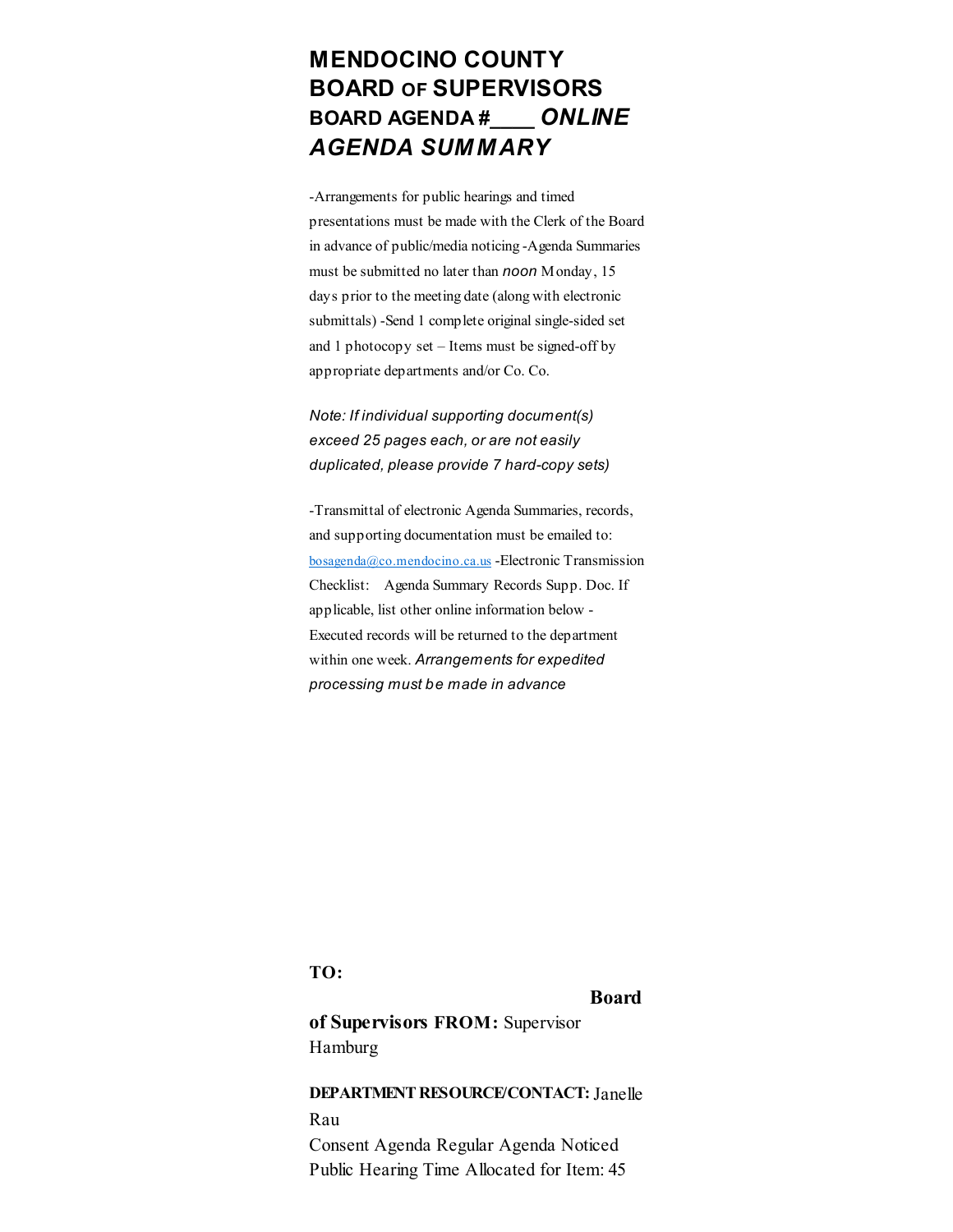min.

## **PREVIOUS BOARD/BOARD** COMMITTEE ACTIONS: On November 5, 2013, the Board approved a contract for the installation of a Fire Protection System in Fort Bragg. On October 22, 2013, the Board authorized the issuance of a Coastal Development Permit to the Fort Bragg Rural Fire Protection District. On April 10, 2012, the Board approved an agreement will the California Department of Forestry and Fire Protection (CAL FIRE) to provide Dispatch Services throughout Mendocino County through June 30, 2015. On January 10, 2006, the Board adopted the Mendocino County Community Wildfire Protection Plan.

### **SUMMARY OF REQUEST:**

Mendocino County has approximately one million acres of commercial forest lands. Concerns have been raised regarding the thousands of acres of commercial forestlands near the towns of Albion, Little River, Comptche and Navarro that contain large tracts of dead standing trees.

Currently, there are no local regulations regarding the practice of leaving intentionally killed hardwoods standing, nor are there any requirements that such trees, although dead, be downed and/or removed to reduce fire danger. Such standing dead hardwoods represent significant fire hazard potential, threatening the health and safety of thousands of residents.

In 2005, the California Department of Forestry and Fire Protection Community Wildfire Management

Plan designated the affected communities as "Communities at Risk from Wildfire." This Plan - collaboratively developed by CalFire, the Mendocino County Fire Safe Council, and Mendocino County - identified and prioritized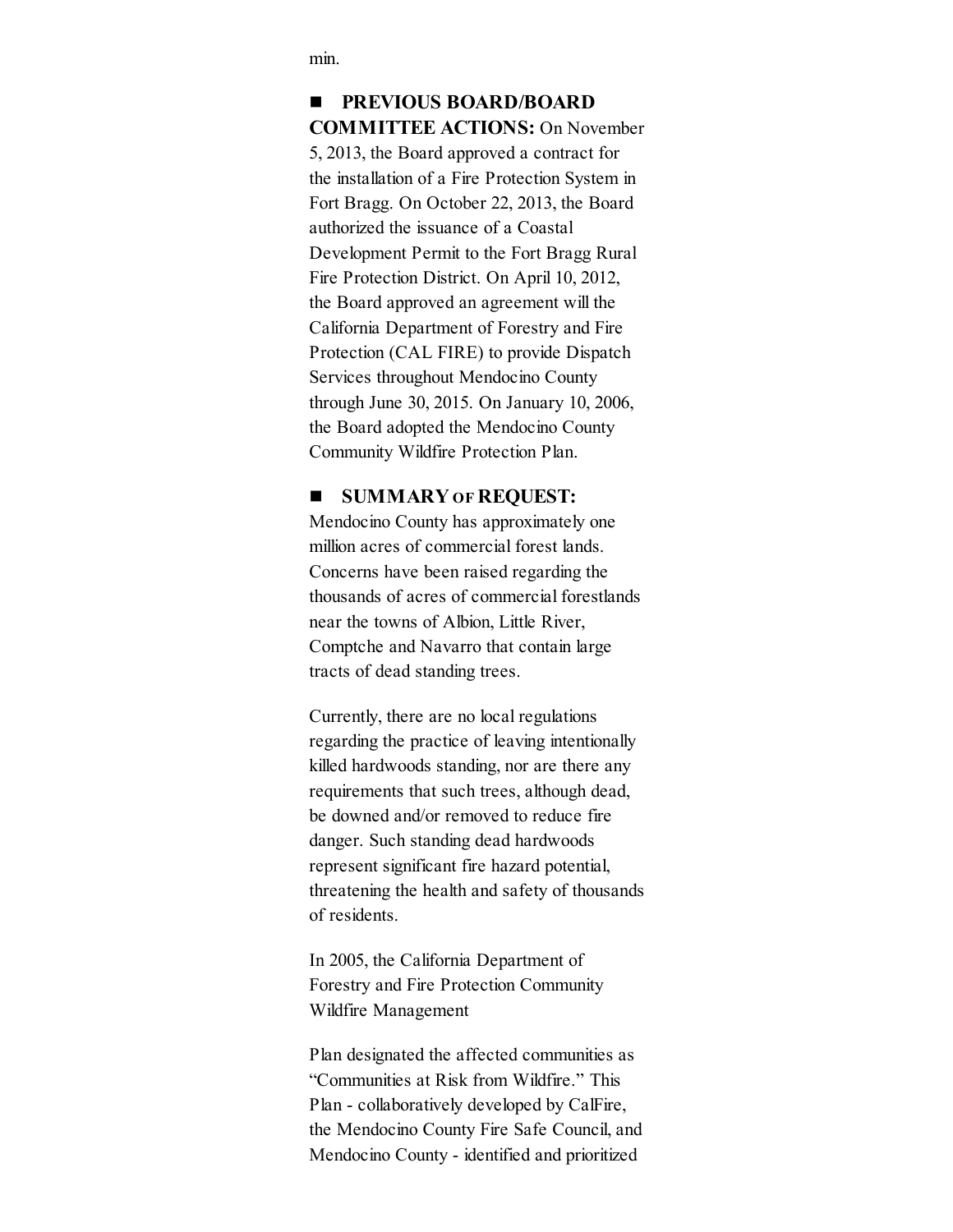areas for hazardous fuel reduction treatments and recommended the types and methods of treatment that could lessen the risks.

If adopted, the resolution requests that the commercial timber companies, on a voluntary basis, immediately cease the practice of leaving dead standing trees on their property, and proposes an independent analysis of the fire danger resulting from this practice of creating standing dead trees, for a period not to exceed six (6) months.

### **SUPPLEMENTAL INFORMATION** AVAILABLE ONLINE AT:

[https://www.hightail.com/download/UlRSQndFdGoyW](https://www.hightail.com/download/UlRSQndFdGoyWGV5VmNUQw) GV5VmNUQw <http://www.treesearch.fs.fed.us/pubs/38355> <http://cemendocino.ucanr.edu/files/17248.pdf>

### BOARD ACTION (DATE:

 $\Box$  Approved  $\Box$  Approved  $\Box$ Referred to\_\_\_\_\_\_\_\_\_\_\_\_\_\_\_\_\_\_\_\_\_\_ Other

RECORDS EXECUTED: □ Agreement:

 $\Box$  Resolution:  $\Box$ Ordinance:  $\Box$  Other Revised-01/09

DATE: April 14, 2015 MEETING DATE: April 21, 2015

PHONE: 463-4441 Present On Call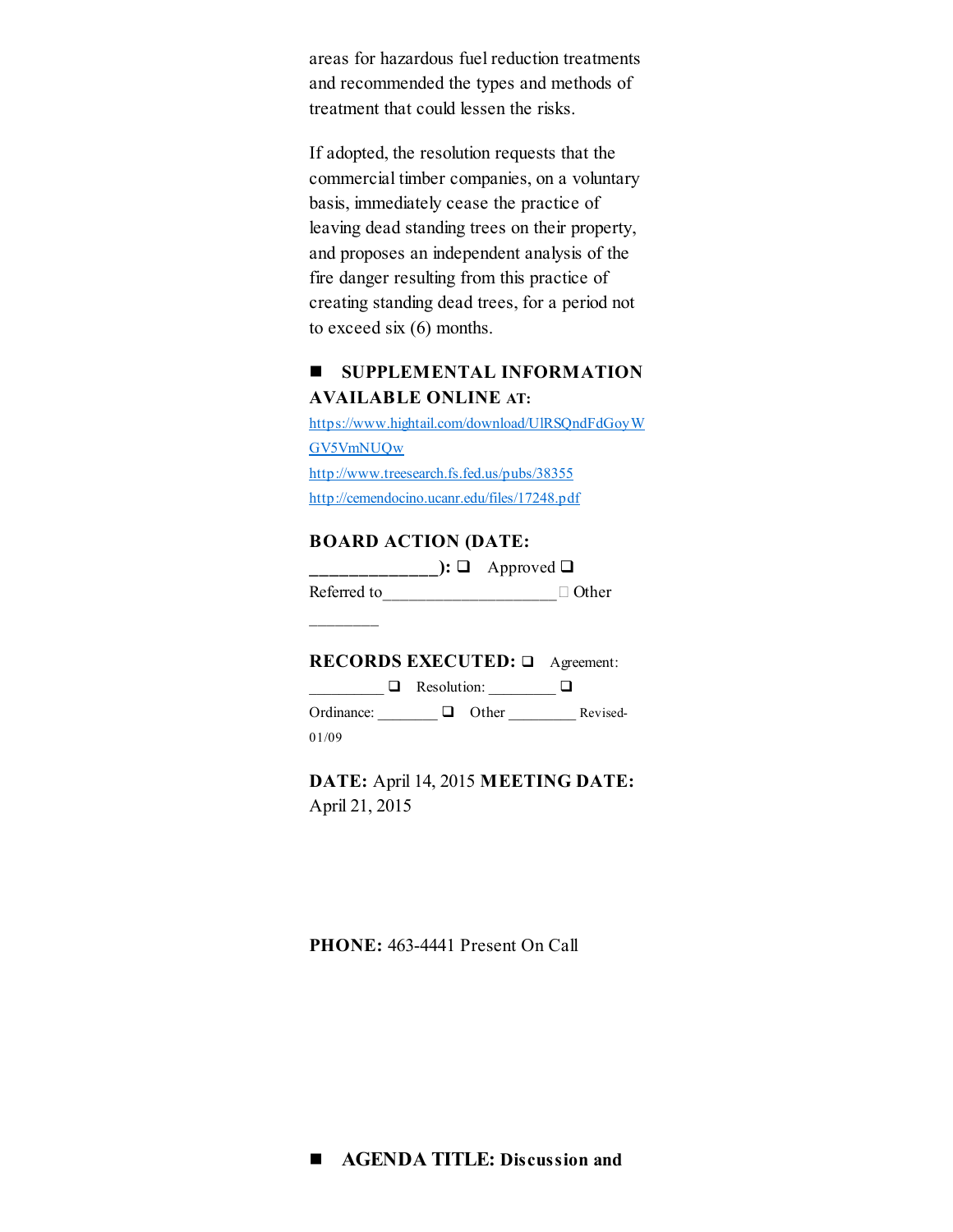Possible Adoption of a Resolution Regarding Fire Danger Presented by Dead Standing Timber on Forest Lands and to Request Commercial Timber Companies to Voluntarily Cease the Practice of Leaving

Dead Standing Trees

# MENDOCINO COUNTY BOARD OF SUPERVISORS BOARD AGENDA #\_\_\_\_ *ONLINE AGENDA SUMMARY*

**ADDITIONAL INFORMATION ON** FILE WITH THE CLERK OF THE BOARD (CHECKED BYCOB IF APPLICABLE):

**ALTERNATIVES:** Do not approve the resolution and further direct staff.

### **RECOMMENDED**

ACTION/MOTION: Adopt Resolution requesting commercial timber companies, on a voluntary basis, to cease the practice of leaving dead standing trees on their property pending the completion of an independent fire danger analysis, and authorize the Chair to sign the same.

### RESOLUTION NO. 15

WHEREAS, Mendocino County is in its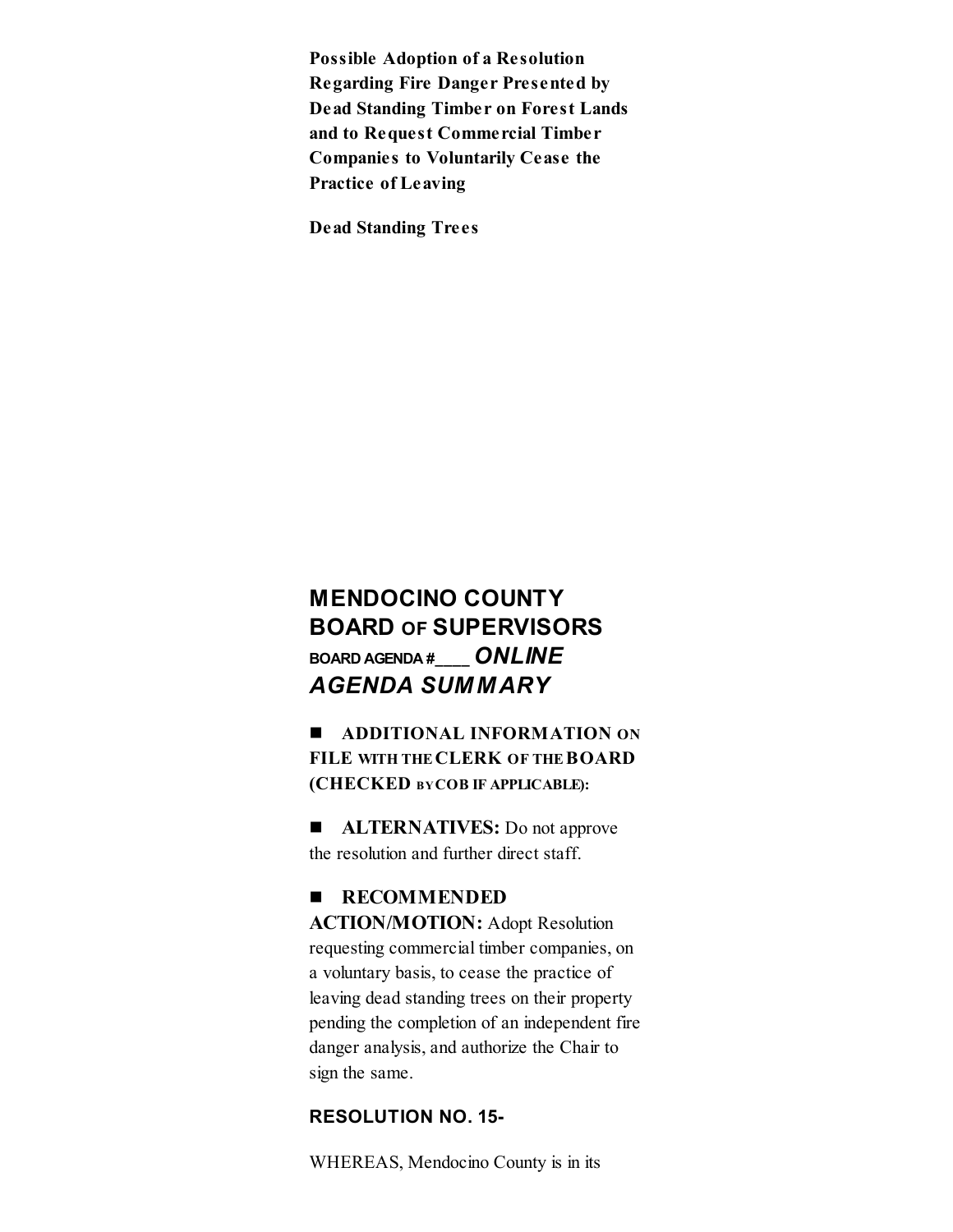fourth consecutive year of drought; and

WHEREAS, over the past three years (2012 2014) hardwood trees have been killed and left standing on over 22,000 acres, at an approximated rate of over 1.5 million trees per year; and

### RESOLUTION OF THE MENDOCINO COUNTY BOARD OF SUPERVISORS REGARDING FIRE DANGER RESULTING FROM INTENTIONALLY KILLED TIMBER LEFT STANDING ON

### FOREST LANDS

WHEREAS, the 2005 Cal Fire Community Wildfire Prevention Plan, the last such plan written, designated much of the County as at risk from wildfire; and

WHEREAS, Mendocino County has approximately one million acres of commercial forest lands; and

WHEREAS, such standing dead hardwoods present fire danger, threatening the health and safety of county residents; and

WHEREAS, there is no current regulation of the practice of leaving intentionally killed hardwoods standing, nor are there any requirements that such trees be downed and/or removed to reduce fire danger; and

WHEREAS, this forest management practice continues despite the protests of many residents who would be most immediately affected by any resulting wildfire; and

WHEREAS, dead standing trees resulting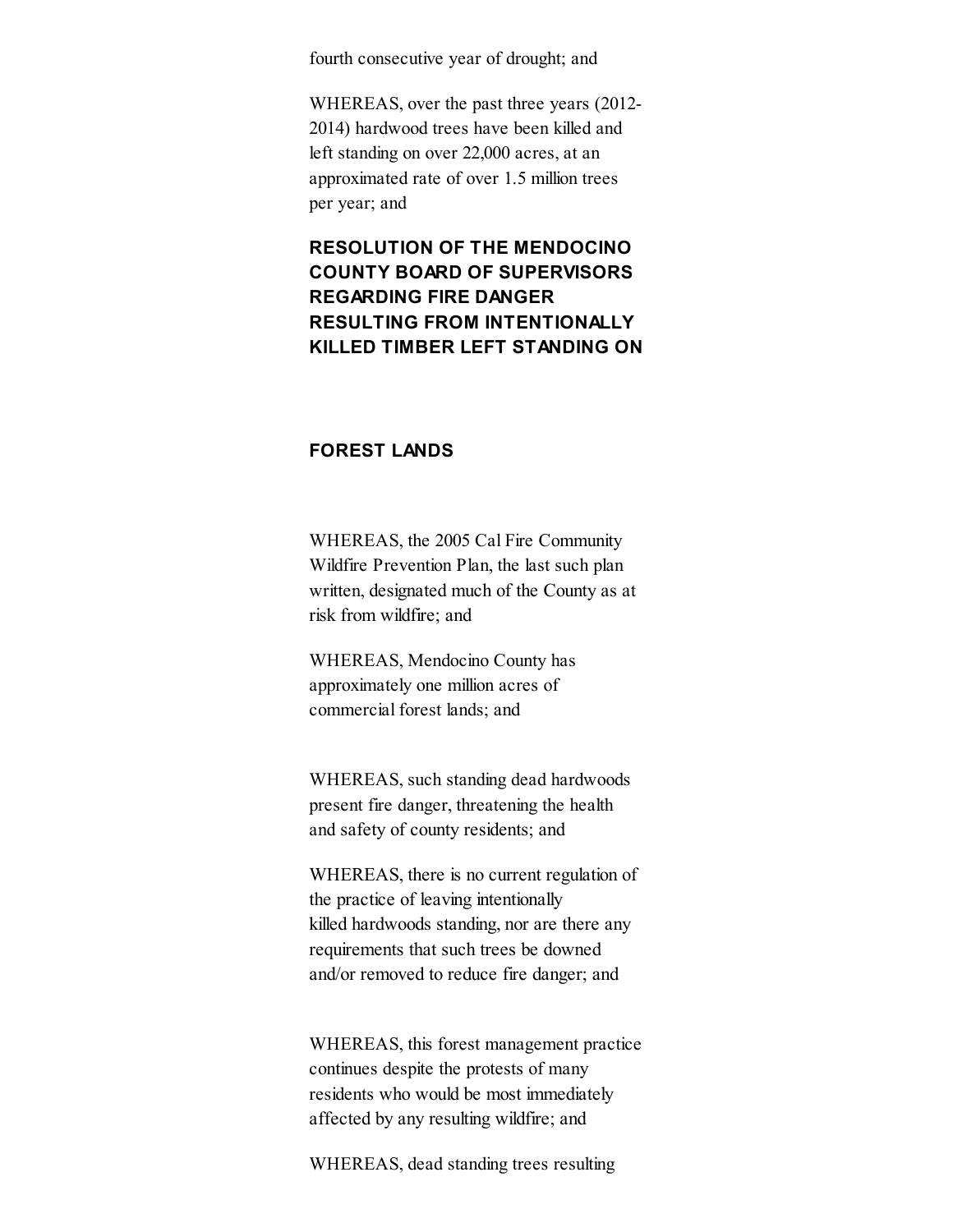from naturally occurring events, and for preservation of wildlife, shall be exempt from this resolution; and

WHEREAS, the Board of Supervisors is extremely concerned about the fire hazard presented by dead standing timber;

NOW THEREFORE BE IT RESOLVED that the Mendocino County Board of **Supervisors** 

requests that the commercial timber companies, on a voluntary basis, immediately cease the practice of leaving intentionally killed trees standing on their property pending the completion of an independent fire danger analysis, or for a period not to exceed six (6) months from the date

of this resolution, whichever comes first.

The foregoing Resolution introduced by Supervisor , seconded by Supervisor , and carried this day of 2015, by the following vote:

AYES: NOES: ABSENT :

WHEREUPON, the Chair declared said Resolution adopted and SO ORDERED.

### N O T E: THIS RESOLUTION WAS NOT APPROVED . .

ATTEST: CARMEL J. ANGELO Clerk of the Board

 $\mathcal{L}_\text{max}$ 

Deputy

. .

*APPROVED AS TO FORM:* DOUGLAS L. LOSAK, Interim County Counsel

 $\mathcal{L}_\text{max}$ 

Deputy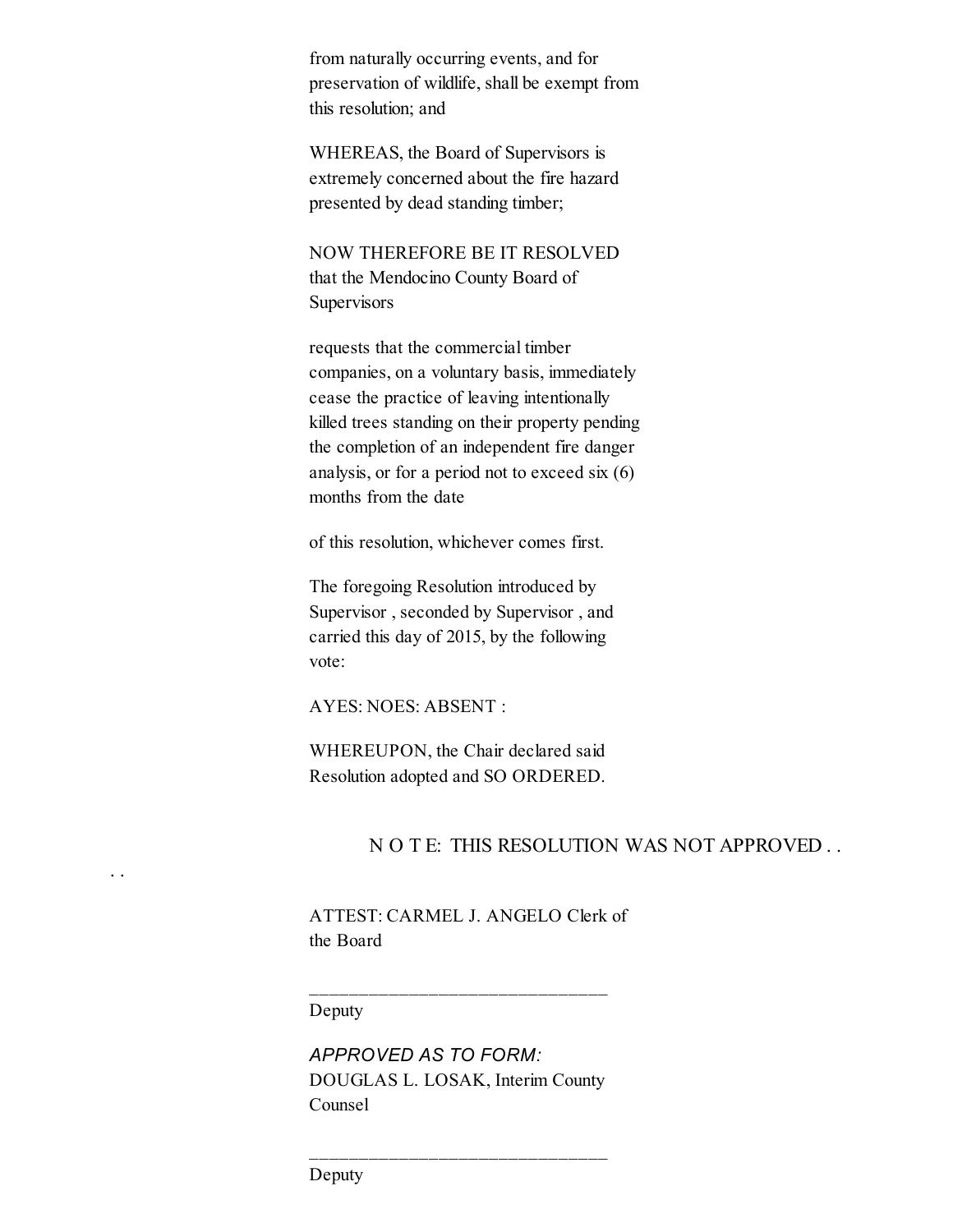CARRE BROWN, Chair Mendocino County Board of Supervisors

 $\mathcal{L}_\text{max}$ 

I hereby certify that according to the provisions of Government Code Section 25103, delivery of this document has been made.

BY: CARMEL J. ANGELO Clerk of the Board

 $\mathcal{L}_\text{max}$ 

Deputy

THE FOLLOWING ARE LETTERS FROM THE FIRE CHIEFS TO THE BOARD OF SUPERVISORS WHICH HAVE BEEN IGNORED . .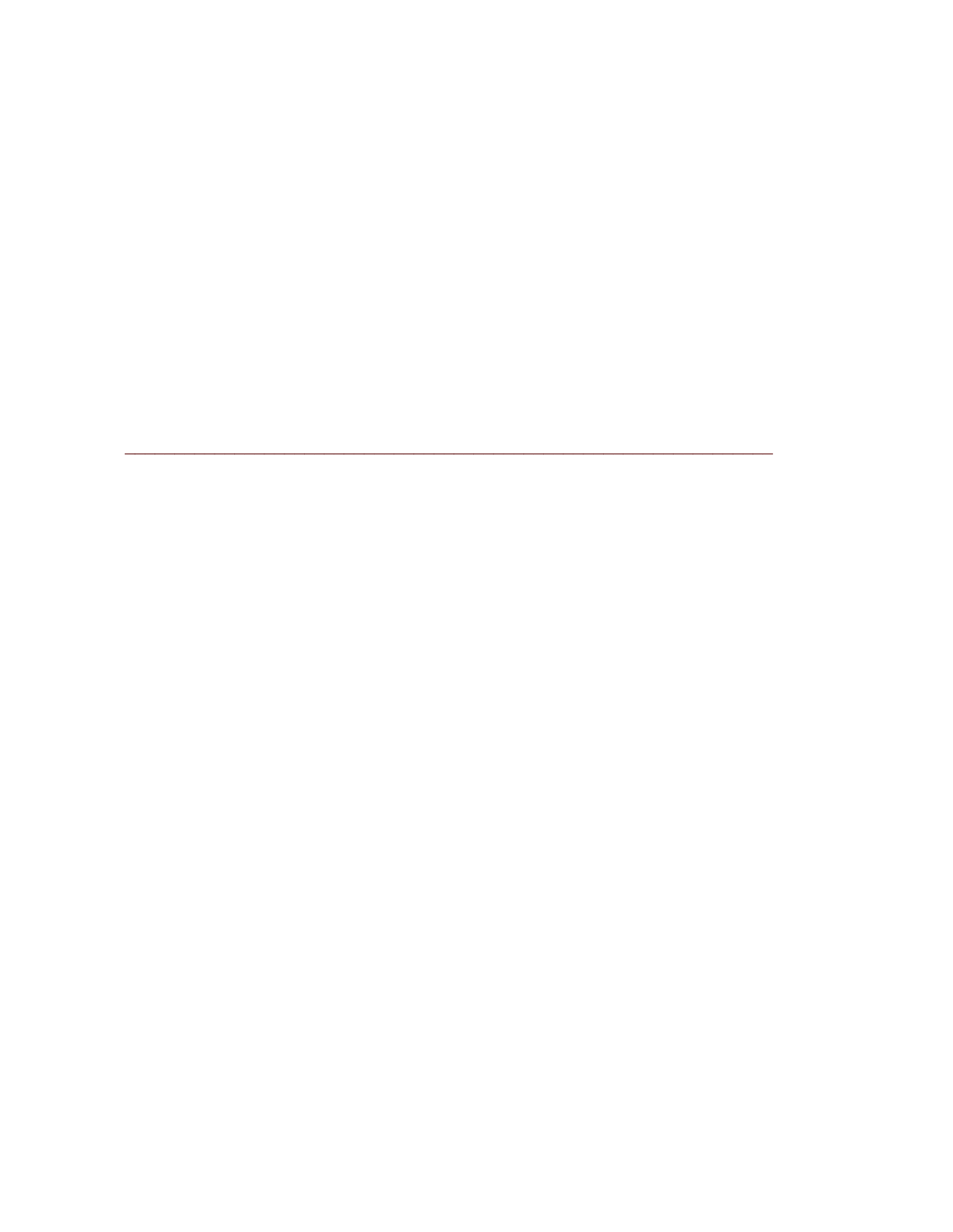# Mendocino County Agricultural Data Forest-Timberland **Imazapyr Users - Past Three** Years

 $\mathcal{L}_\text{max}$  and  $\mathcal{L}_\text{max}$  and  $\mathcal{L}_\text{max}$  and  $\mathcal{L}_\text{max}$  and  $\mathcal{L}_\text{max}$  and  $\mathcal{L}_\text{max}$ 

2014 IMAZAPYR TOTALS: 6838 acres, 1022 gallons 4752 acres; 758 gallons -- Mendocino Redwood Company, LLC 923 acres; 114 gallons -- Campbell Timberland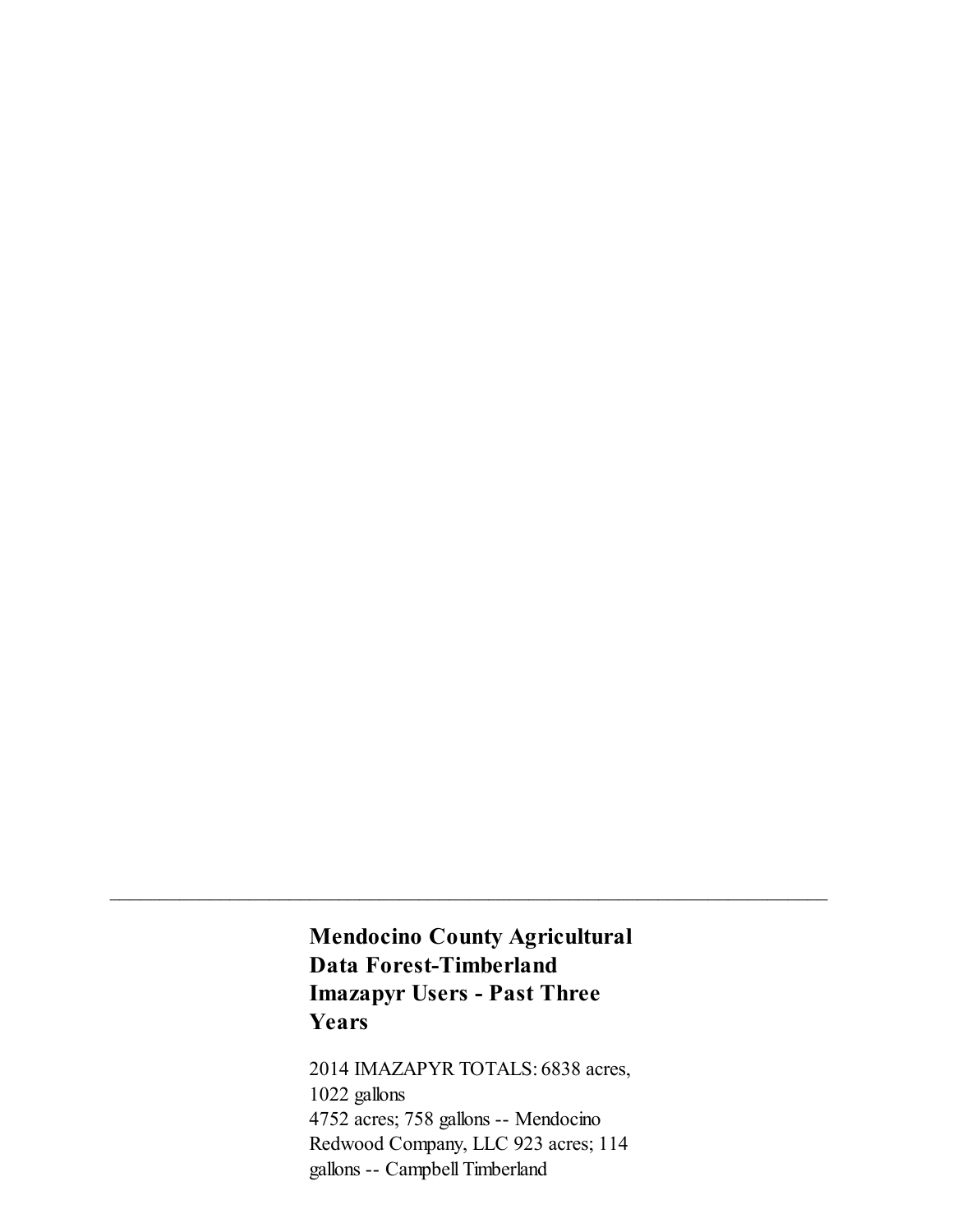#### Management

570 acres; 240 acres; 160 acres; 70 acres; 47 acres; 40 acres; 36 acres;

25 gallons -- Blencowe Watershed Management 51 gallons -- Gualala Redwoods INC 23 gallons -- Soper Wheeler

15 gallons -- Powers Forestry 23 gallons -- North Coast Resource Management

5 gallons -- Jackson Demo State Forest CDF 8 gallons -- Conservation Fund

2013 IMAZAPYR TOTALS: 9101 acres, 1560 gallons 6676 acres; 1213 gallons -- Mendocino Redwood Company, LLC 1122 acres; 163 gallons Campbell Timberland Management

345 acres; 271 acres; 266 acres; 234 acres; 90 acres; 35 acres; 27 acres; 25 acres; 10 acres;

18 gallons -- Blencowe Watershed Management 32 gallons -- Conservation Fund 21 gallons -- Soper Wheeler 78 gallons -- EMCOT Forest LLC

10 gallons -- Camp Mendocino - Boys & Girls 13 gallons -- Coomb's Tree Farms, INC

4 gallons -- Gualala Redwoods INC 5 gallons -- Aaron Wells 3 gallons -- Jackson Demo State Forest CDF

2012 IMAZAPYR TOTALS: 6825 acres,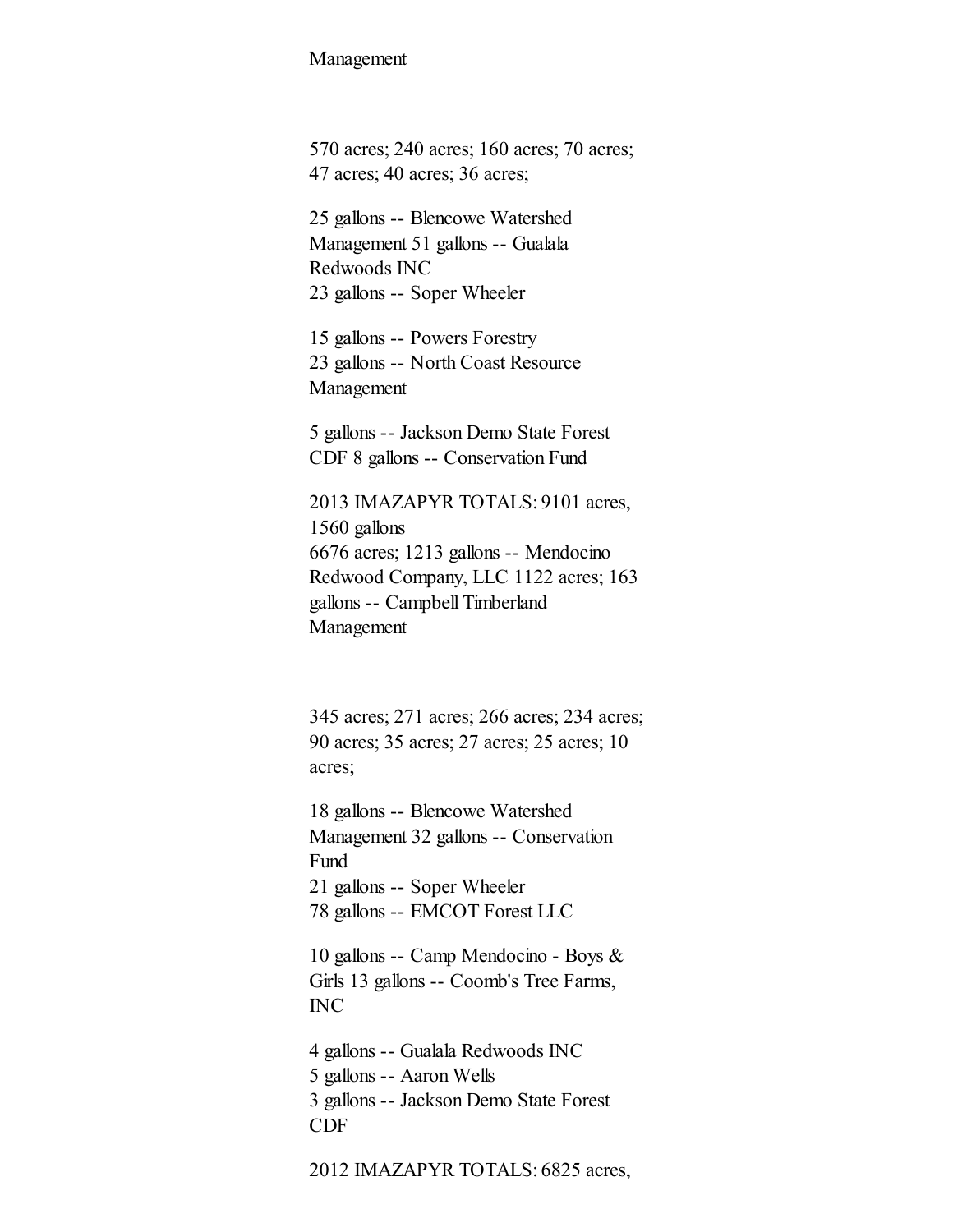1200 gallons 5837 acres; 876 gallons -- Mendocino Redwood Company, LLC 295 acres; 54 gallons Campbell Timberland Management 282 acres; 127 gallons --Soper Wheeler 268 acres; 124 gallons -- EMCOT Forest LLC 73 acres; 10 gallons -- Conservation Fund 70 acres; 5 gallons -- Congaree River Limited

NOTES:

Timber companies tend to use imazapyr for hack & squirt, but they can also use other herbicides. Therefore, the above totals may not represent the complete extent of the practice over the three year period.

For example, in 2014, in addition to their imazapyr use (seen above),MRC also used sizable amounts of glyphosate and triclopyr (which are typically used for spraying on brush, such as manzanita).

 $1004$  acres;  $317$  gallons  $-$  triclopyr (aka Garlon) 811 acres; 299 gallons glyphosate (aka RoundUp)

## Mendocino County Today: Friday, Apr 24, 2015 | Anderson Valley **Advertiser**

Mendocino County Today: Friday, Apr 24, 2015 | Anderson Valley Advertiser <http://theava.com/archives/42893#1>

The following are excerpts from the above link and MOST important to read as you will hear account from an attendee of the meeting.

HERBICIDE USE BY THE FOREST/TIMBERLAND INDUSTRY — MENDOCINO COUNTY TOTALS: 2012-2014

Imazapyr: 4,066 gallons; 24,150 acres [estimated to be over 5 million trees killed]

Glyphosate [aka Roundup]: 779 gallons; 3,921 acres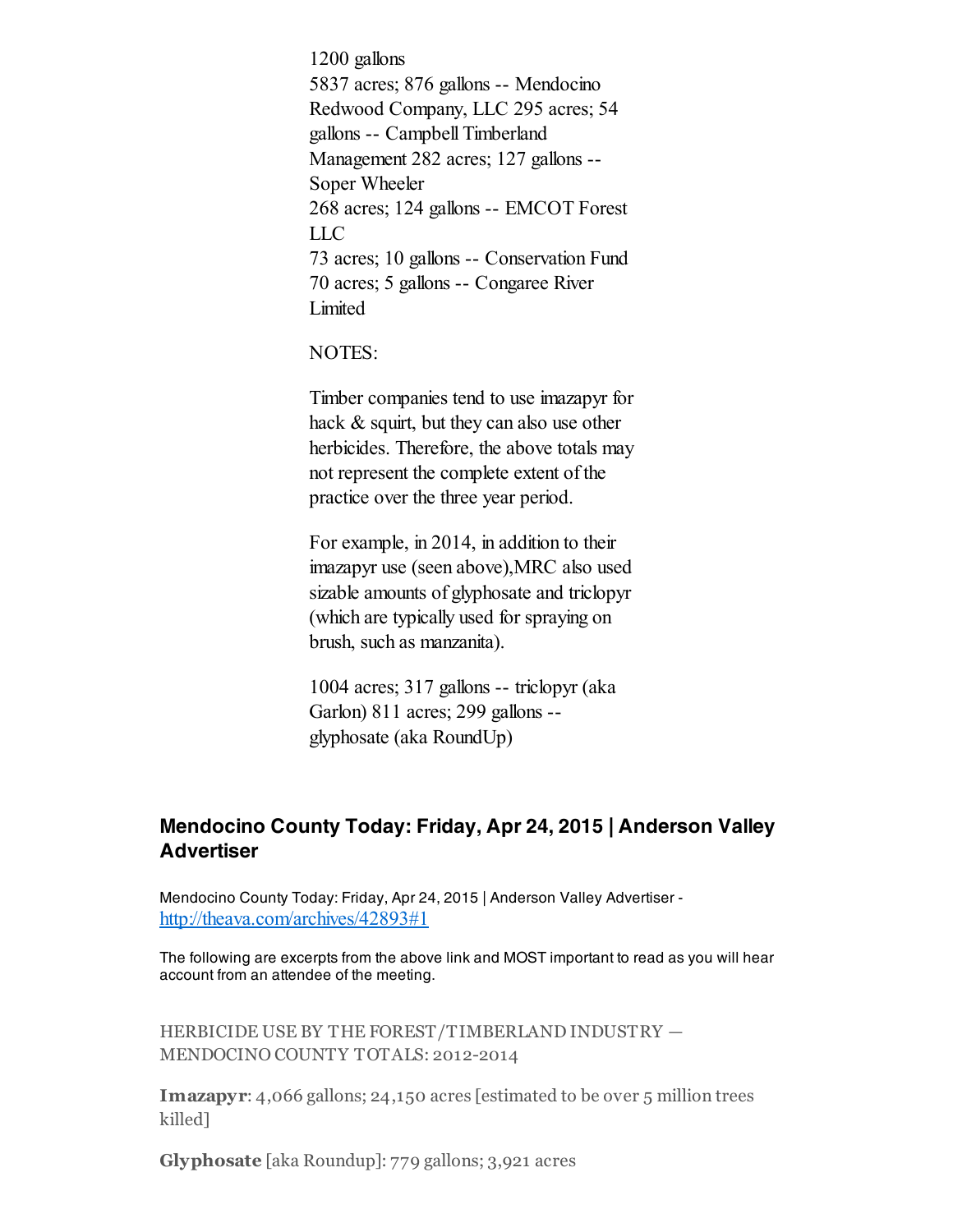Triclopyr [aka Garlon]: 806 gallons; 2,535 acres

Atrazine: 161 gallons; 289 acres [by Soper Wheeler only]

Clopyralid: 42 gallons; 227 acres [by Soper Wheeler only]

Notes: It is assumed that imazapyr is used for frill application (aka "hack & squirt") on hardwood trees, while the four other herbicides would be used for foliar (leaf) spraying on brush (such as manzanita) and broadleaf weeds. Various "surfactants" are sometimes added, to make the medicine go down more smoothly. Mendocino Redwood Company and Soper Wheeler were the only two companies to register surfactants, totaling another 600 gallons.

\_\_\_\_\_\_\_\_\_\_\_\_\_\_\_\_\_\_\_\_\_\_\_\_\_\_\_\_\_\_\_\_\_\_\_\_\_\_\_\_\_\_\_\_\_\_\_\_\_\_\_\_\_\_\_\_\_

A MEETING ATTENDEE WRITES:I thought your summary of the Supervisors' dead-trees meeting was accurate but for one important and overriding omission: Supervisor Brown should not get a pass on her handling of that meeting, which was antagonistic and dismissive toward most of the people who attended. This probably goes back to her history with some of the people who were there, along with her position on the issue, but she made the mistake of letting that history bias her handling of the meeting, which put it on a more adversarial footing than was healthy, or even necessary.

The worst part of it all was making everyone wait for so *very* long before finally allowing public comment on the main event. The schedule for the whole enchilada was 1:30-3, but public comment didn't end up beginning until after 4. Many people who came ended up leaving before they could speak, or even hear what others had to say on the subject. Instead of making any attempt to adjust or accommodate the big turnout of motivated citizens — or even offer a simple acknowledgement of the inconvenience to all who came and patiently waited — Chairwoman Brown managed the meeting like she really didn't want to hear from the rabble, and she may have been purposely stretching the delay out as long as possible, hoping to wear the people down and out. It became obvious that the masses, and their voices, were not very welcome in madam's chamber.

At the very end of the meeting, sometime around 7pm, the board finally got around to placing their votes. Once Supervisor McCowen made it clear he was voting no, essentially killing the resolution, what was left of the crowd groaned their disapproval. It wasn't anything untoward or out-of-line, just tired people audibly venting their frustration with yet one more example of unresponsive government. I thought it was a restrained reaction, given the situation. Chairwoman Brown's response to this was to hiss into her microphone, "Well, now I know how I'm going to vote on this issue." She spit those words out like a vindictive grandma withholding love from a wayward child. It was a thoroughly unprofessional and petty finish to a very memorable meeting.At the very end of the meeting, sometime around 7pm, the board finally got around to placing their votes. Once Supervisor McCowen made it clear he was voting no, essentially killing the resolution, what was left of the crowd groaned their disapproval. It wasn't anything untoward or out-of-line, just tired people audibly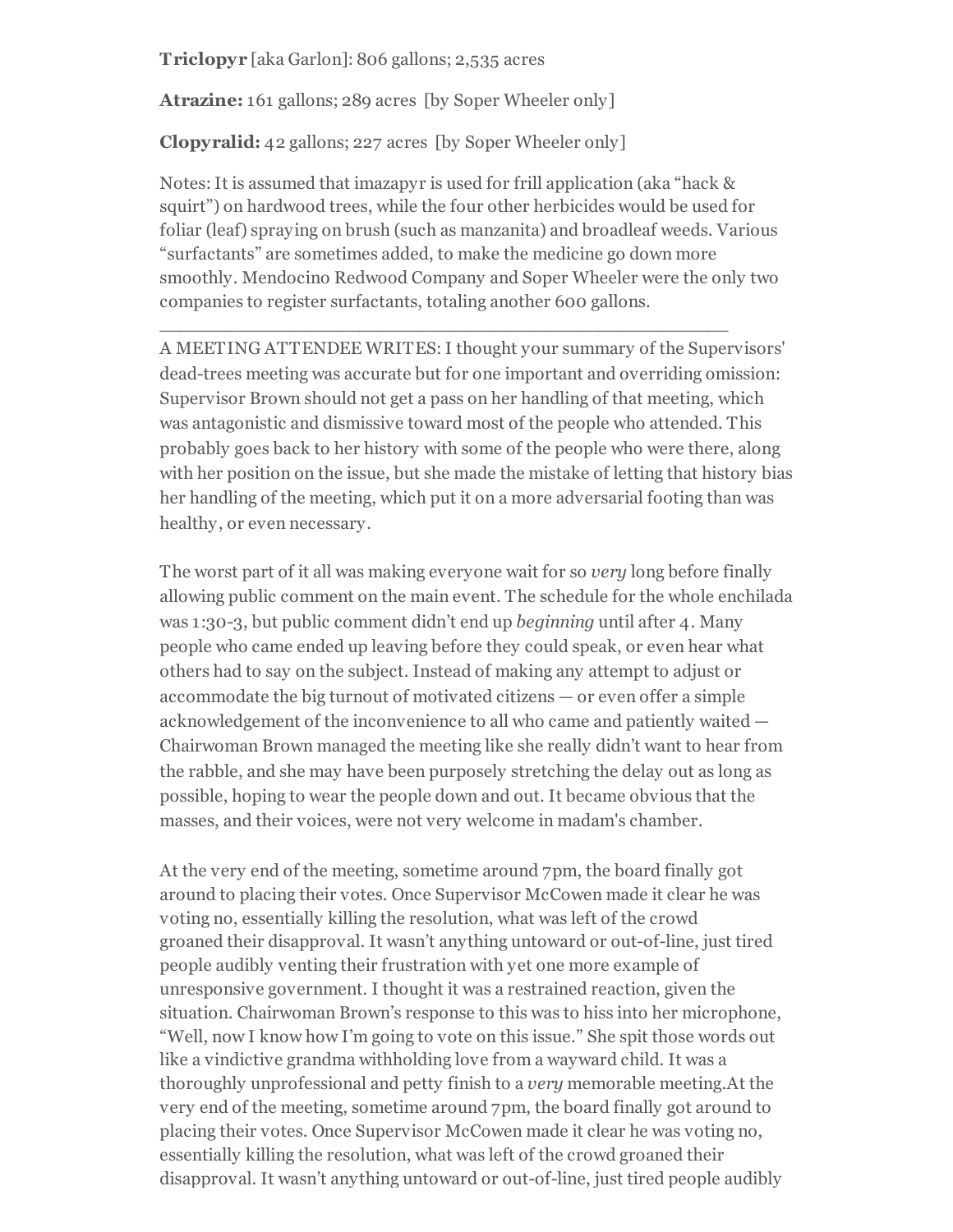venting their frustration with yet one more example of unresponsive government. I thought it was a restrained reaction, given the situation. Chairwoman Brown's response to this was to hiss into her microphone, "Well, now I know how I'm going to vote on this issue." She spit those words out like a vindictive grandma withholding love from a wayward child. It was a thoroughly unprofessional and petty finish to a very memorable meeting.At the very end of the meeting, sometime around 7pm, the board finally got around to placing their votes. Once Supervisor McCowen made it clear he was voting no, essentially killing the resolution, what was left of the crowd groaned their disapproval. It wasn't anything untoward or out-of-line, just tired people audibly venting their frustration with yet one more example of unresponsive government. I thought it was a restrained reaction, given the situation. Chairwoman Brown's response to this was to hiss into her microphone, "Well, now I know how I'm going to vote on this issue." She spit those words out like a vindictive grandma withholding love from a wayward child. It was a thoroughly unprofessional and petty finish to a very memorable meeting.At the very end of the meeting, sometime around 7pm, the board finally got around to placing their votes. Once Supervisor McCowen made it clear he was voting no, essentially killing the resolution, what was left of the crowd groaned their disapproval. It wasn't anything untoward or out-of-line, just tired people audibly venting their frustration with yet one more example of unresponsive government. I thought it was a restrained reaction, given the situation. Chairwoman Brown's response to this was to hiss into her microphone, "Well, now I know how I'm going to vote on this issue." She spit those words out like a vindictive grandma withholding love from a wayward child. It was a thoroughly unprofessional and petty finish to a very memorable meeting.At the very end of the meeting, sometime around 7pm, the board finally got around to placing their votes. Once Supervisor McCowen made it clear he was voting no, essentially killing the resolution, what was left of the crowd groaned their disapproval. It wasn't anything untoward or out-of-line, just tired people audibly venting their frustration with yet one more example of unresponsive government. I thought it was a restrained reaction, given the situation. Chairwoman Brown's response to this was to hiss into her microphone, "Well, now I know how I'm going to vote on this issue." She spit those words out like a vindictive grandma withholding love from a wayward child. It was a thoroughly unprofessional and petty finish to a very memorable meeting.At the very end of the meeting, sometime around 7pm, the board finally got around to placing their votes. Once Supervisor McCowen made it clear he was voting no, essentially killing the resolution, what was left of the crowd groaned their disapproval. It wasn't anything untoward or out-of-line, just tired people audibly venting their frustration with yet one more example of unresponsive government. I thought it was a restrained reaction, given the situation. Chairwoman Brown's response to this was to hiss into her microphone, "Well, now I know how I'm going to vote on this issue." She spit those words out like a vindictive grandma withholding love from a wayward child. It was a thoroughly unprofessional and petty finish to a very memorable meeting.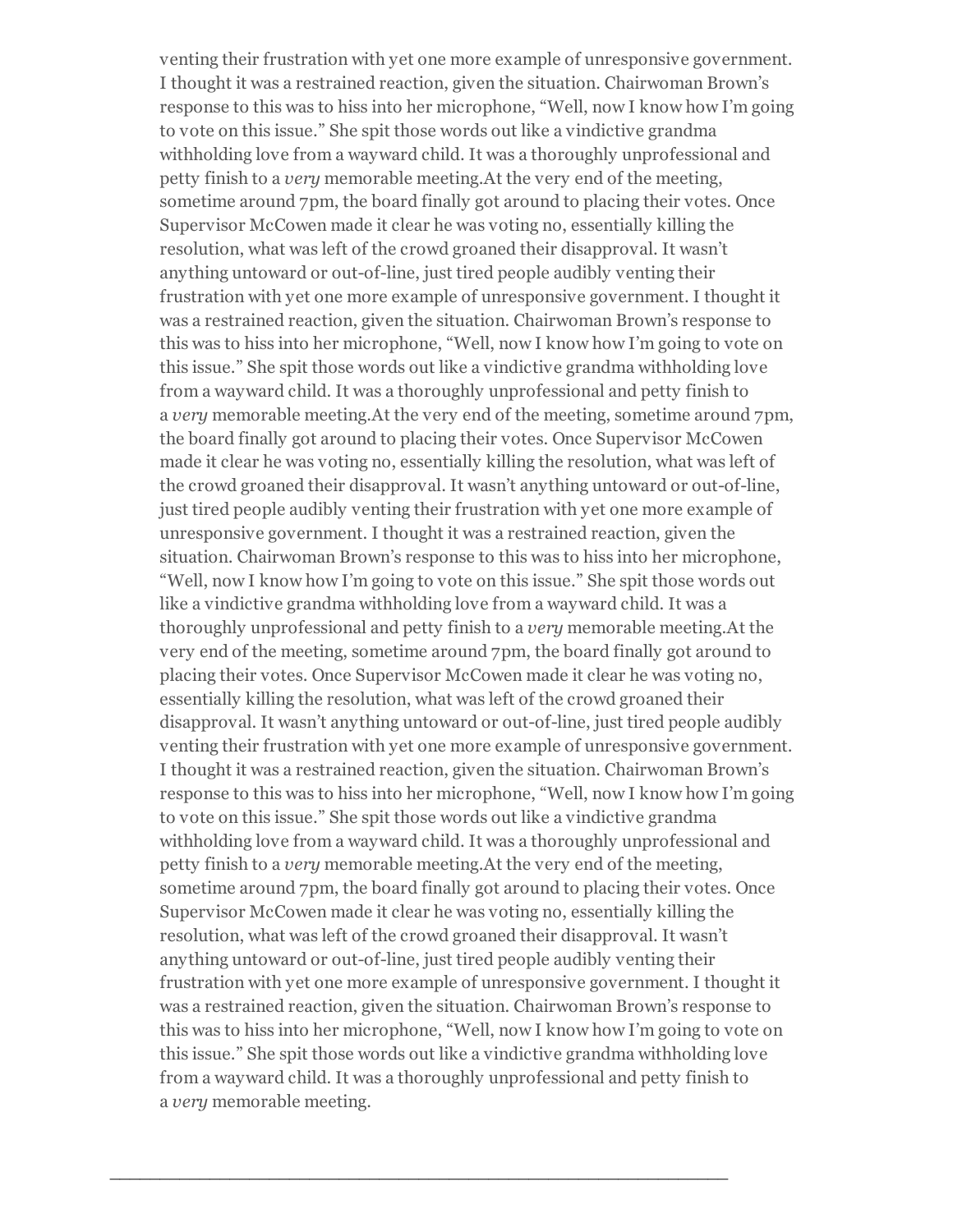## About The Fisher Family - The Lumber Man in Charge of Climate Policy | Anderson Valley Advertiser

The Lumber Man in Charge of Climate Policy | Anderson Valley Advertiser . .

<http://theava.com/archives/40617>

The Fisher family's fortune originated in real estate. In the Fifties and Sixties, family patriarch Donald Fisher bought and refurbished old hotels throughout California. His son John Fisher is currently the majority owner of the Fairmont Hotels of San Francisco and San Jose, and the family has numerous other real estate holdings. Reflecting the enormous financial success the family has enjoyed, UC Berkeley's real estate institute, the Fisher Center for Real Estate & Urban Economics, is endowed in their name.

The Fishers are also extremely influential and politically active, but their ties to the Brown administration, in particular, are evident in numerous ways. For example, Anne Gust Brown, the governor's wife, served as general counsel, chief administrative officer, and executive vice president of The Gap during her fourteen years with the retailer. Her boss was Robert Fisher, The Gap's former president and CEO.

One of Governor Brown's main priorities last fall was the passage of Proposition 1, the \$7.5 billion state water bond that voters approved in November. According to Secretary of State data, the biggest donor to Yes on Prop 1 was the Jerry Brown for Governor 2014 campaign, which gave just shy of \$5.2 million. Collectively, the Fisher family was the campaign's second biggest pool of financial support. They contributed more than \$1.5 million, with Robert Fisher personally chipping in \$400,000.

California has arguably taken stronger legislative steps to address climate change than any state in the union. AB 32 mandates that the state reduce carbon dioxide emissions to 1990 levels by 2020. California is also the first state to inaugurate a cap-and-trade program, which allows polluters to cancel out their emissions by buying carbon emission reductions somewhere else on a commodities exchange. A portion of those credits, or offsets, comes from carbon sequestration in forests.

But according to many environmentalists, the cap-and-trade program is fraught with problems, some of the most glaring of which are its provisions concerning forests. For example, cap and trade currently allows timber operators to generate carbon credits even when they clear-cut a forest, so long as the cut is no larger than forty acres.

Meanwhile, Brown has used revenues from the cap-and-trade program as a key funding source for his favored projects, one of which is the Strategic Growth Council (SGC)  $-$  financed by \$130 million in annual cap-and-trade revenue.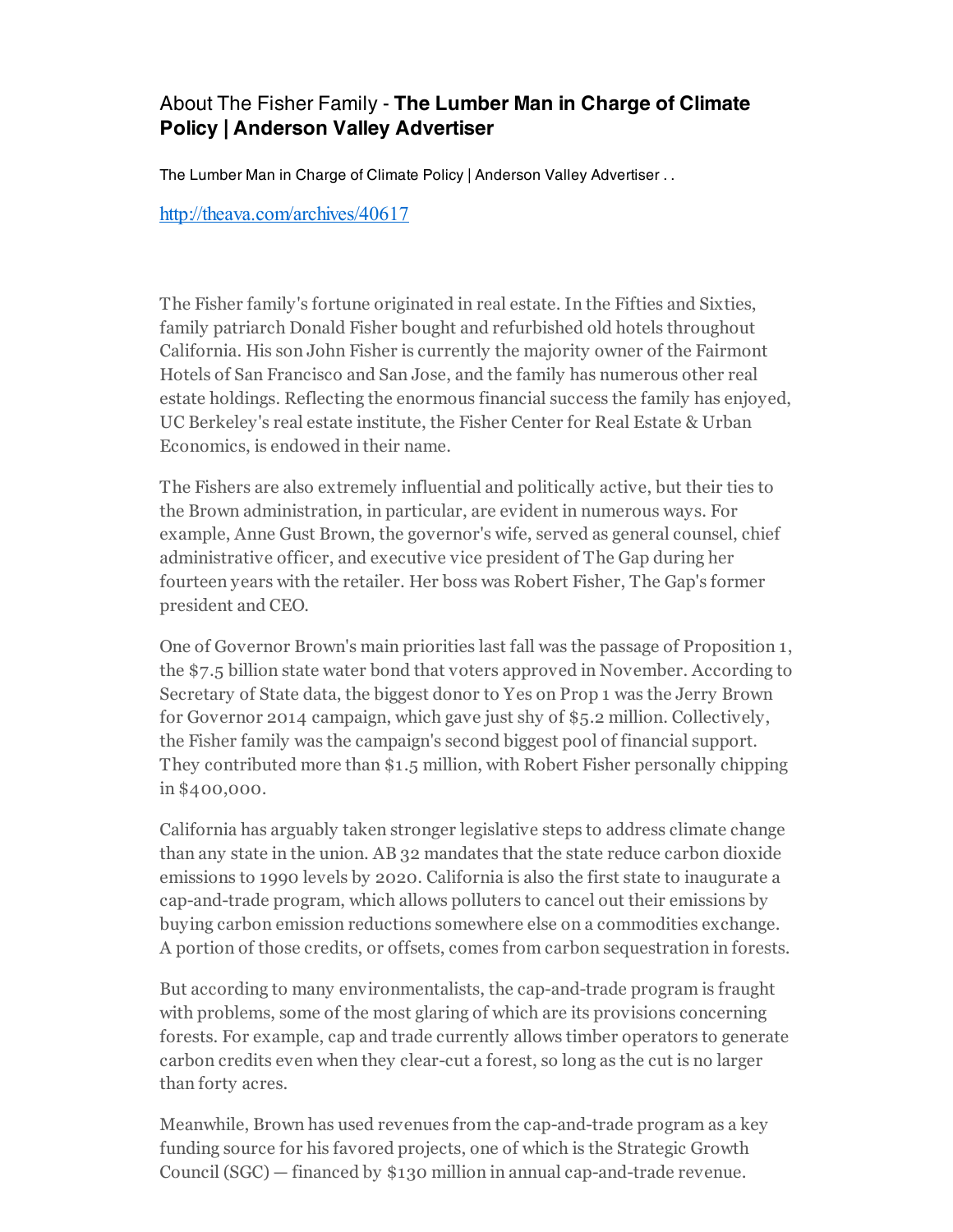Sacramento State University political science instructor Peter Detwiler, who worked in the first Brown administration's Office of Planning and Budget (under which the SGC is now housed), noted in an interview that the SGC is distinct from what he called "picket-fence politics"  $-$  the tendency for state agencies to be divided by functions, such that they rarely collaborate with one another to pursue larger policy objectives.

The SGC, by contrast, coordinates among all the state's major agencies. The Sacramento politics journal Capitol Weekly noted in October 2014 that the "SGC reflects Brown's vision as much as any entity in government."

On the SGC, Robert Fisher sits alongside secretaries from California's primary state agencies, including the California Business Consumer Services and Housing Agency and the California Environmental Protection Agency. Fisher was originally appointed to the SGC by then-Governor Arnold Schwarzenegger in 2009, but then was reappointed by Brown in 2013. SGC Executive Director Michael McCoy, a former UC Davis professor of urban planning who carries out the day-to-day work of the council, said in an interview that Fisher's contributions "have been nothing short of fantastic. He's brought great insight into so many areas of our work, such as our efforts to promote greater infill development in cities. And he brings an outsider's perspective that, frankly, nobody who's been working inside of government for a very long time can offer."

In the coming years, carbon sequestration will become a larger focus of California climate change policy. In 2016, the California Natural Resources Agency is set to unveil its "Forest Carbon Plan," which will set clearer proposals for storing carbon in trees — a plan likely to be profoundly shaped by the timber industry. McCoy said the SGC will be "coordinating more closely" with state agencies to promote carbon sequestration by that point.

many environmentalists credit the Fishers' businesses as being more environmentally sensitive than many of their timber industry counterparts, the family still profits by cutting down trees on an enormous scale, thereby diminishing the forests' unique carbon storage capabilities. Given that the Fishers' North Coast properties probably have as much carbon sequestration potential as any forest of equivalent size on the planet, the family is a potential lightning rod in the growing climate change movement.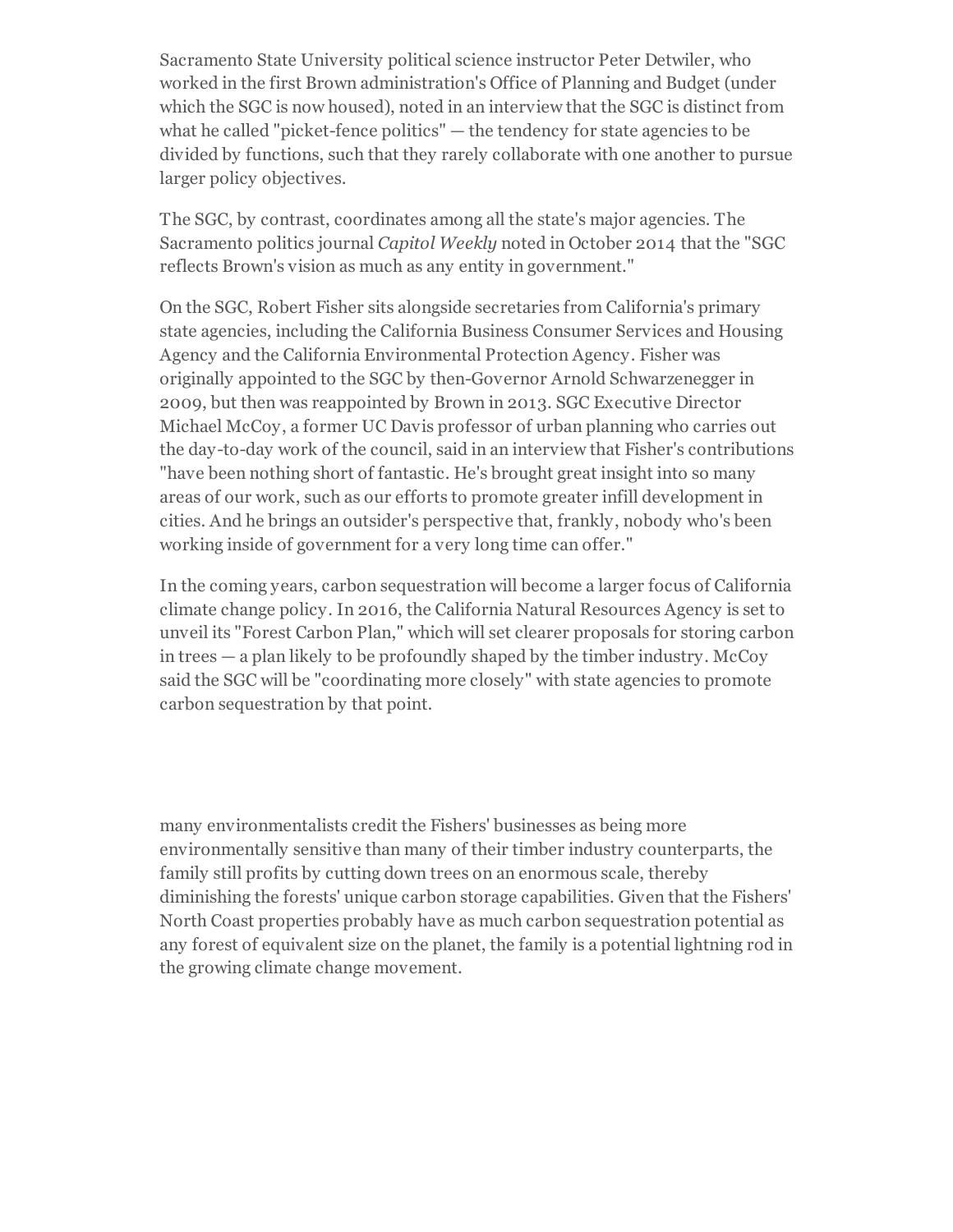

That's especially true given the fact that the eldest Fisher brother, Robert, also serves as co-chair of a little-known cabinet-level body in Sacramento called the California Strategic Growth Council (SGC). Enacted by the state legislature in 2008, the SGC is a cornerstone of Governor Jerry Brown's efforts to curb greenhouse gas emissions. The panel has the broad and unprecedented mandate of coordinating implementation of California's climate change prescriptions across all levels of state government, while also preparing the state to accommodate a projected population of 50 million by the year 2050.

As such, Robert Fisher, whose close relationship with Brown is well-known within the corridors of the state Capitol, is not only in charge of helping set California climate change policy, but he also profits handsomely from harvesting living species that are increasingly being recognized as one of our last best hopes for forestalling the catastrophic impacts of global warming.

Coastal Redwood Forests: Carbon Offsets or Climate Mitigation : Indybay . . .

### Coastal Redwood Forests: Carbon Offsets or Climate Mitigation

by Tomas DiFiore *Wednesday Apr 15th, 2015 2:06 PM*

> Private corporate industrial commercial timberlands in Mendocino County do not have the standing timber volume inventory to merit carbon sequestration offsets accreditation. Mendocino Redwood Company should not be paid a green certified cent by large scale industrial polluters to ship the remaining redwood forests to expanding markets overseas for carbon offsets. The forest carbon offset marketplace is consumer-product oriented. The short-rotation carbon-decay curve diminishes the intrinsic value of forest ecosystem functions, and reduces actual sequestration within the forest ecosystems by exporting the future health of the forest as softwood cambium carbon pools, in repeated perturbations as peak carbon flux events.

<https://www.indybay.org/newsitems/2015/04/15/18771145.php> excerpt:

Point of clarification: 'return on investment' is not meant to denote a return on any forest investment, Beyond the purchase, forests are considered the cheapest carbon sequestration project investment with the highest yield. In the case of commercial timberland, the 'return on investment' is considered to be the return on investment funds (sourced) from the forest, and invested elsewhere, offsite, and may have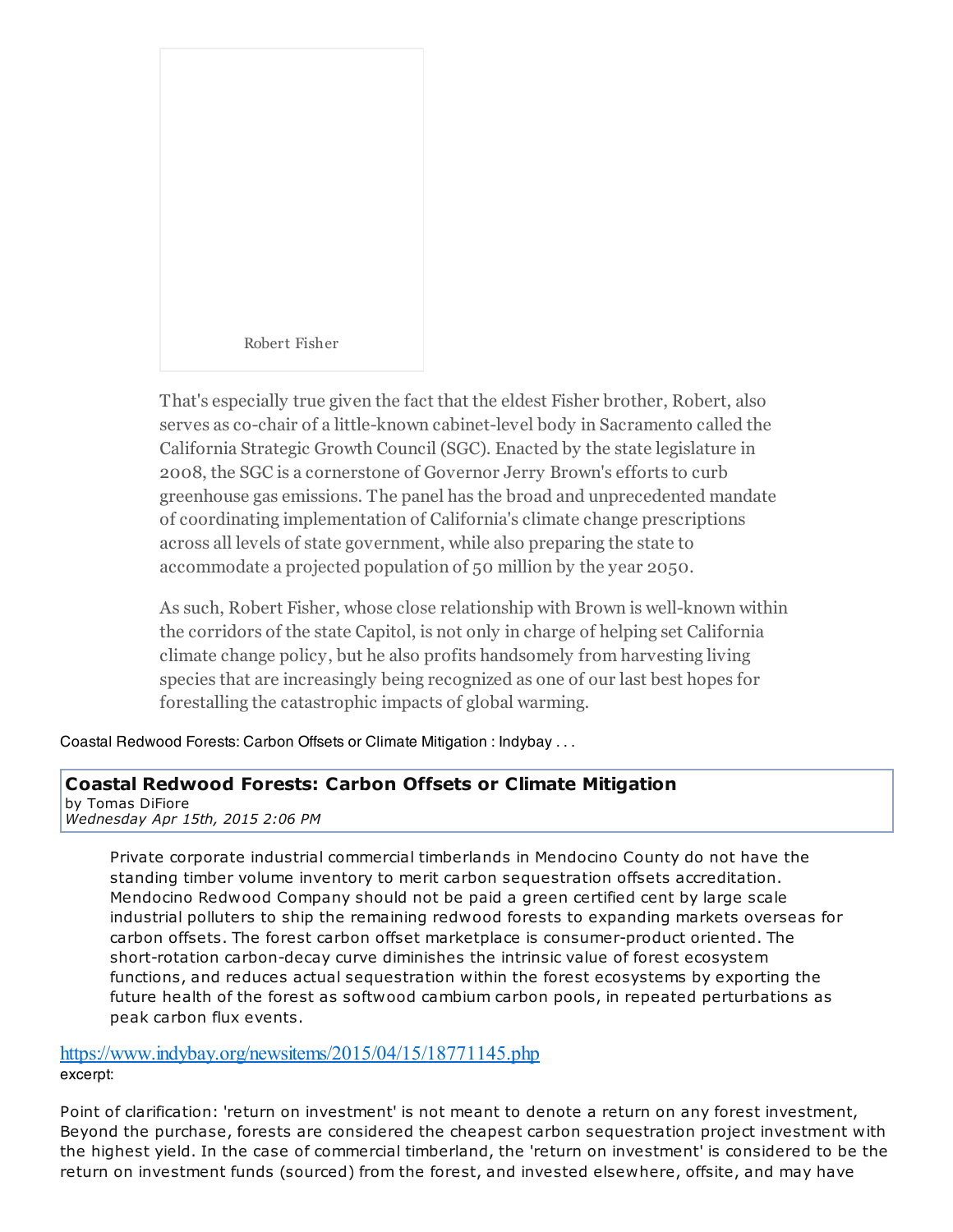nothing to do with forests or carbon sequestration. The investment can be used to seek a return on the purchase of a company or shares in a company in an unrelated industrial sector, or to build a storefront distribution center.

Forests Are Considered The Cheapest Carbon Sequestration Project Investment

"In regulatory programs, a cap-and-trade system sets a state, regional or national cap, or limit, on how many GHG emissions are permitted from regulated entities. Capped entities can meet their compliance obligation through emission allowances, auction or allocated to them by a governmental agency, or purchasing offsets from uncapped sectors. Forestry is considered an uncapped sector in compliance markets and IFM offsets can be created at lower costs compared to offsets from other sectors." http://www.uvm.edu/rsenr/wkeeton/pubpdfs/Kerchner%20and%20Keeton\_2015\_Forest%20Policy%20an

New markets increase purchases of products supporting the flow offsite of carbon from short rotation tree farms, buoying the decay quantifier to balance the carbon equation.

For nature's sake, commercial products are a form of forest carbon that should not be calculated into 'standing, live tree carbon' assessments (under CCAR, CORE, REDD) for the sake of 'cap and trade' or the voluntary carbon offsets market.

Forest products are the commercial form of accrued carbon as the portion that is extracted by landowners. Benefits will come in time with less environmental damage per entry, higher value stumpage, and higher quality in products. Forest health should be a non-payable dividend, and not receivable as currency, with no exchange rate marketable as carbon offsets for pollution mitigation. Current certification systems, use carbon models that substantiate an increased flow of forest products to expanded markets based on manipulated landscape data fostering a carbon short-rotation tree-farm baseline.

Carbon Quality (CQ) also known as the heartwood to softwood ratio, is not used in commercial forest products carbon accounting, as the price of timber products must remain low enough to foster the flow of carbon exchange Farmed Carbon at the Carbon Exchange!

Completely Arbitrary Methodology: Asymptotic Carbon Storage or Forest Health

Redwood decks, fencing, and furniture will not improve forest habitat for streams and rivers, the salmon, the flora and fauna, fog drip, nor groundwater and sub-basin aquifer recharge.

"However, the time taken to reach asymptotic carbon storage, while decreasing as the normal rotation period decreases, increases almost linearly with the average extended decay time of timber products. Because the asymptotic level of carbon storage in timber products is additional, the effect of converting production of a given forest to longer-lived products is to accumulate carbon at the same mean rate over a longer period of time than the harvest cycle.

By contrast, the effect of enhancing the growth rate of trees (conifer release, stocking) for a particular calculated parameter of products is to accumulate more carbon over a shorter period of time."

But this is not "Additionality" under carbon law! CCAR v3.2 (CORE) (IFM)

Most commercial timberland "models of carbon storage do not incorporate the retention of carbon in detritus and soil organic matter. This contribution represents the largest pool of carbon in most temperate forest stands (Schlesinger 1977, Gholz and Fisher 1982, Cooper 1983) so that it is important to quantify the effects of harvesting on the storage of carbon in soils." (from) Tree Physiology 6,417428 0 1990 Heron Publishing-Victoria, Canada

A Model Of Carbon Storage In Forests And Forest Products;

Roderick C. Dewar; Institute of Terrestrial Ecology,

Bush Estate, Penicuik, Midlothian EH26 OQB, Scotland Received January 3, 1990